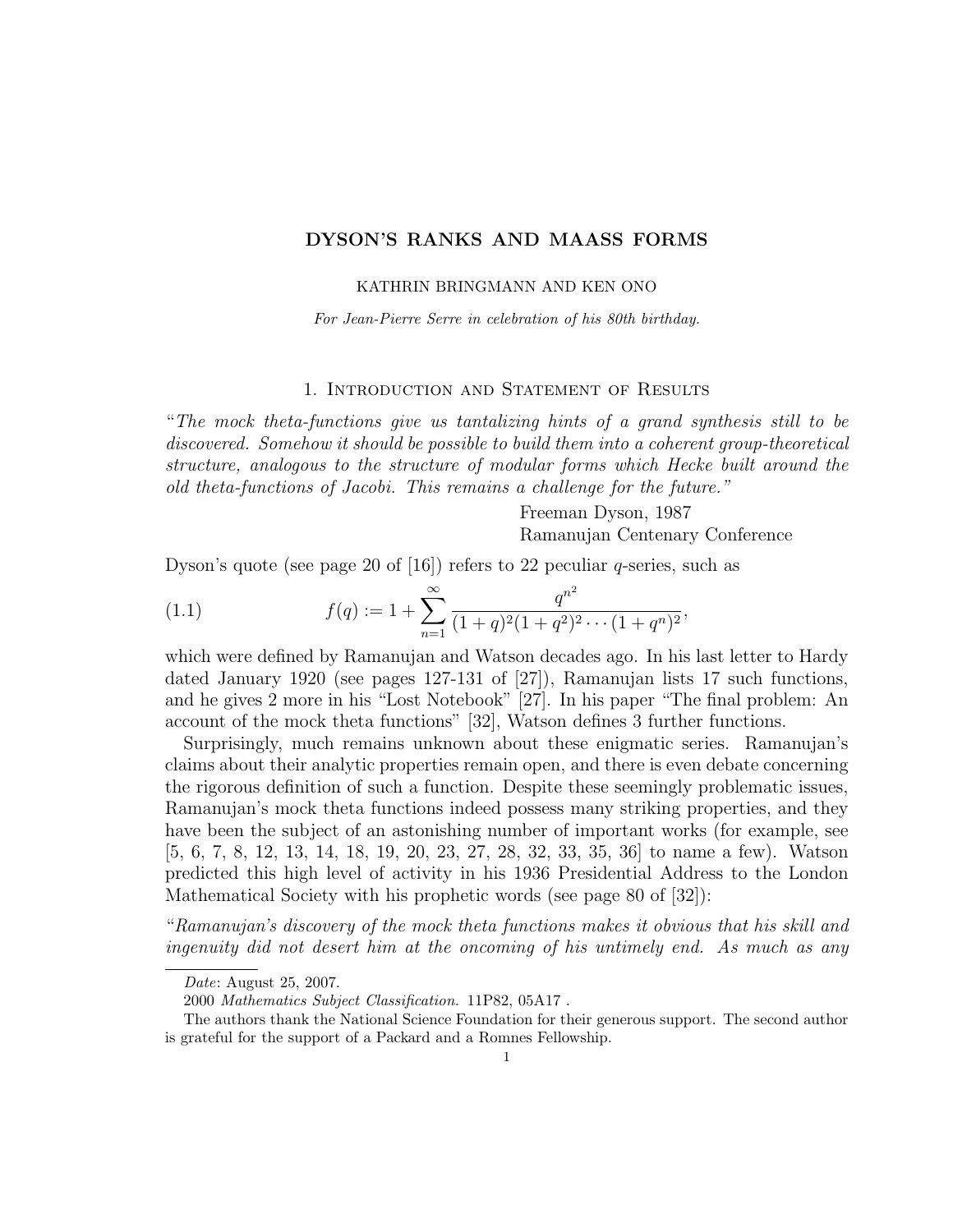# 2 KATHRIN BRINGMANN AND KEN ONO

of his earlier work, the mock theta functions are an achievement sufficient to cause his name to be held in lasting remembrance. To his students such discoveries will be a source of delight and wonder until the time shall come when we too shall make our journey to that Garden of Proserpine (a.k.a. Persephone)..."

## G. N. Watson, 1936.

In his 2002 Ph.D. thesis [36], written under the direction of Zagier, Zwegers made an important step in the direction of Dyson's "challenge for the future". He related many of Ramanujan's mock theta functions to real analytic vector valued modular forms. We make another step by establishing that Dyson's own rank generating function can be used to construct the desired "coherent group-theoretical structure, analogous to the structure of modular forms which Hecke built around old theta functions of Jacobi". We show that the specializations of his partition rank generating function  $R(\zeta; q)$ , where  $\zeta \neq 1$  is a root of unity, are "holomorphic parts" of weak Maass forms. Moreover, we show that the "non-holomorphic parts" of these forms are period integrals of theta functions, thereby realizing Dyson's speculation that such a picture should involve theta functions. We shall use these results to systematically obtain Ramanujan-type congruences for Dyson's rank partition functions.

To describe the historical context of these results, we begin by recalling classical facts about partitions and modular forms which inspired Ramanujan to originally define the mock theta functions. A *partition* of a non-negative integer  $n$  is any non-increasing sequence of positive integers whose sum is n. As usual, let  $p(n)$  denote the number of partitions of n. The partition function  $p(n)$  has the well known infinite product generating function

(1.2) 
$$
\sum_{n=0}^{\infty} p(n)q^n = \prod_{n=1}^{\infty} \frac{1}{1-q^n},
$$

which coincides with  $q^{\frac{1}{24}}/\eta(z)$ , where

$$
\eta(z) := q^{1/24} \prod_{n=1}^{\infty} (1 - q^n) \qquad (q := e^{2\pi i z})
$$

is Dedekind's weight 1/2 modular form. Modular forms have played a central role in the theory of partitions, largely due to the fact that many generating functions in the subject, such as (1.2), are related to infinite product modular forms such as Dedekind's eta-function and the Siegel-Klein forms.

On the other hand, many partition generating functions are "Eulerian" forms, also known as q-series, which do not naturally appear in modular form theory. However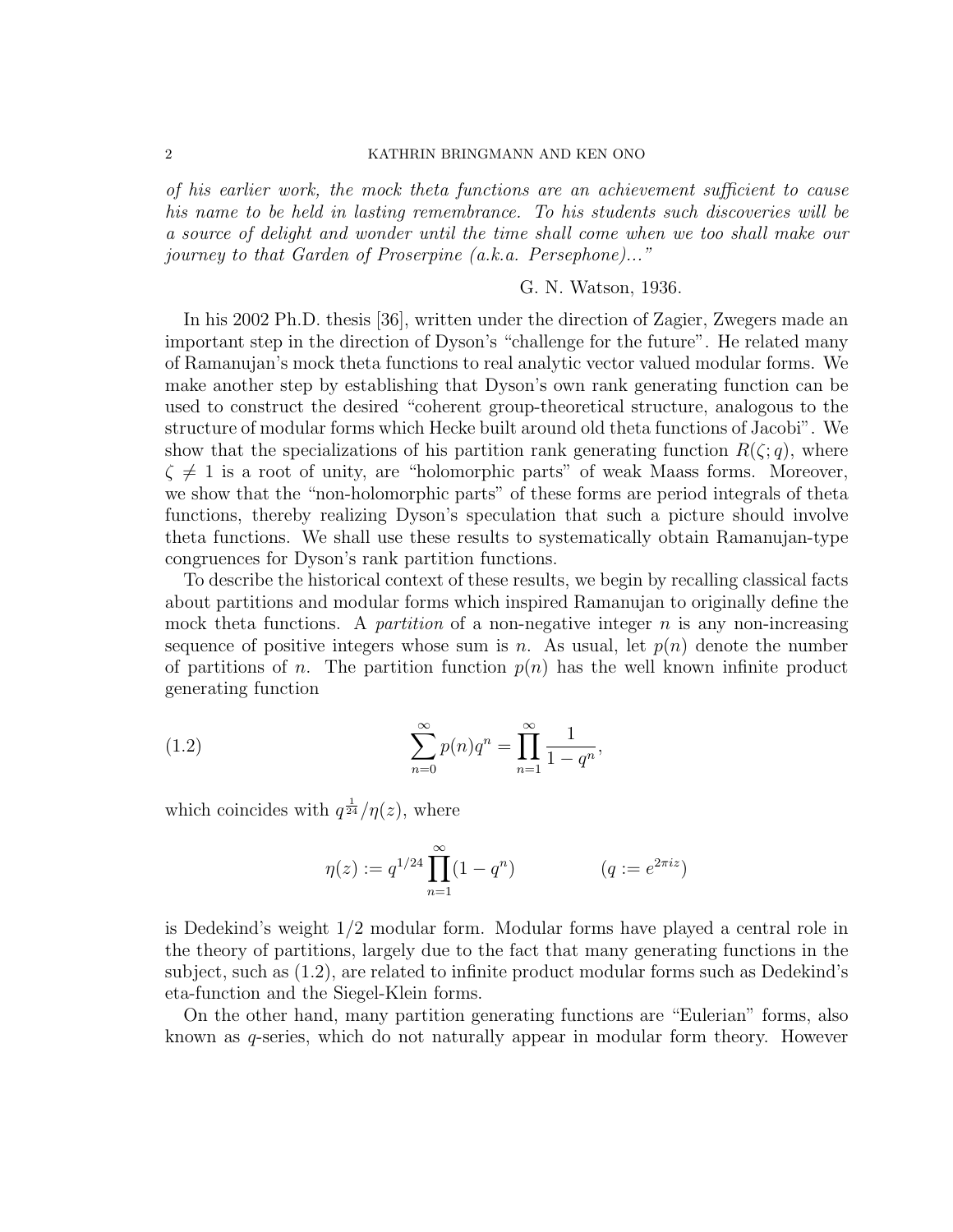there are famous examples, such as the Rogers-Ramanujan identities

$$
1 + \sum_{n=1}^{\infty} \frac{q^{n^2}}{(1-q)(1-q^2)\cdots(1-q^n)} = \frac{1}{\prod_{n=1}^{\infty} (1-q^{5n-1})(1-q^{5n-4})},
$$
  

$$
1 + \sum_{n=1}^{\infty} \frac{q^{n^2+n}}{(1-q)(1-q^2)\cdots(1-q^n)} = \frac{1}{\prod_{n=1}^{\infty} (1-q^{5n-2})(1-q^{5n-3})},
$$

where Eulerian forms are essentially modular forms. As another example, we note that

(1.3) 
$$
\sum_{n=0}^{\infty} p(n)q^n = 1 + \sum_{n=1}^{\infty} \frac{q^{n^2}}{(1-q)^2(1-q^2)^2 \cdots (1-q^n)^2}.
$$

The mock theta functions stand out in this context. Although they are not modular, they possess striking properties which prompted Dyson to set forth his challenge of 1987. In this regard, the focus of our attention is a particularly exceptional family of such series, the specializations of Dyson's own rank generating function. In an effort to provide a combinatorial explanation of Ramanujan's congruences for  $p(n)$ , Dyson introduced [15] the so-called "rank" of a partition, a delightfully simple statistic. The rank of a partition is defined to be its largest part minus the number of its parts. More precisely, he conjectured that the partitions of  $5n + 4$  (resp.  $7n + 5$ ) form 5 (resp. 7) groups of equal size when sorted by their ranks modulo 5 (resp.  $7)^1$ . He further postulated the existence of another statistic, the so-called "crank"<sup>2</sup> , which allegedly would explain all three Ramanujan congruences

$$
p(5n + 4) \equiv 0 \pmod{5},
$$
  
\n $p(7n + 5) \equiv 0 \pmod{7},$   
\n $p(11n + 6) \equiv 0 \pmod{11}.$ 

In 1954, Atkin and Swinnerton-Dyer proved [10] Dyson's rank conjectures.

If  $N(m, n)$  denotes the number of partitions of n with rank m, then it is well known that

(1.4) 
$$
R(w;q) := 1 + \sum_{n=1}^{\infty} \sum_{m=-\infty}^{\infty} N(m,n)w^m q^n = 1 + \sum_{n=1}^{\infty} \frac{q^{n^2}}{(wq;q)_n (w^{-1}q;q)_n},
$$

<sup>&</sup>lt;sup>1</sup>A short calculation reveals that this phenomenon cannot hold modulo 11.

 ${}^{2}\text{In}$  1988, Andrews and Garvan [9] found the crank, and they indeed confirmed Dyson's speculation that it explains the three Ramanujan congruences above. Recent work of Mahlburg [24] establishes that the Andrews-Dyson-Garvan crank plays an even more central role in the theory partition congruences. His work concerns partition congruences modulo arbitrary powers of all primes  $\geq 5$ . Other work by Garvan, Kim and Stanton [17] gives a different "crank" for several other Ramanujan congruences.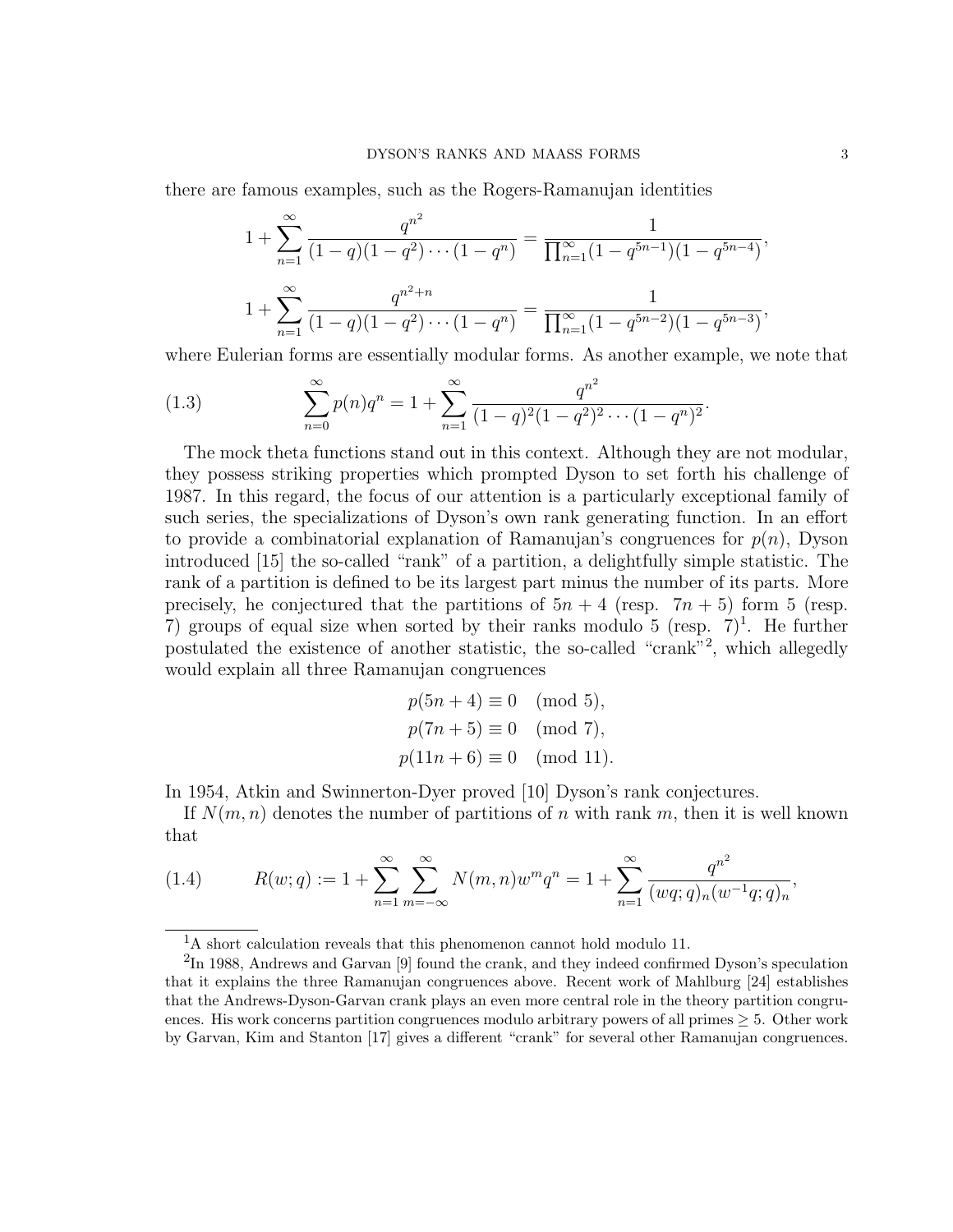where

$$
(a;q)_n := (1-a)(1-aq)\cdots(1-aq^{n-1}),
$$
  

$$
(a;q)_{\infty} := \prod_{m=0}^{\infty} (1-aq^m).
$$

Obviously, by letting  $w = 1$ , we obtain  $(1.3)$ .

Letting  $w = -1$ , we obtain the series

$$
R(-1;q) = 1 + \sum_{n=1}^{\infty} \frac{q^{n^2}}{(1+q)^2(1+q^2)^2 \cdots (1+q^n)^2}.
$$

This series is the mock theta function  $f(q)$  given in (1.1). In earlier work [11], the present authors proved that  $q^{-1}R(-1; q^{24})$  is the "holomorphic part" of a weak Maass form. This is a special case of our first result.

To make this precise, we begin by recalling the notion of a weak Maass form of halfintegral weight  $k \in \frac{1}{2}$  $\frac{1}{2}\mathbb{Z} \setminus \mathbb{Z}$ . If  $z = x + iy$  with  $x, y \in \mathbb{R}$ , then the weight k hyperbolic Laplacian is given by

(1.5) 
$$
\Delta_k := -y^2 \left( \frac{\partial^2}{\partial x^2} + \frac{\partial^2}{\partial y^2} \right) + iky \left( \frac{\partial}{\partial x} + i \frac{\partial}{\partial y} \right).
$$

If v is odd, then define  $\epsilon_v$  by

(1.6) 
$$
\epsilon_v := \begin{cases} 1 & \text{if } v \equiv 1 \pmod{4}, \\ i & \text{if } v \equiv 3 \pmod{4}. \end{cases}
$$

A weak Maass form of weight k on a subgroup  $\Gamma \subset \Gamma_0(4)$  is any smooth function  $f : \mathbb{H} \to \mathbb{C}$  satisfying the following:

(1) For all  $A = \begin{pmatrix} a & b \\ c & d \end{pmatrix} \in \Gamma$  and all  $z \in \mathbb{H}$ , we have<sup>3</sup>

$$
f(Az) = \left(\frac{c}{d}\right)^{2k} \epsilon_d^{-2k} (cz+d)^k f(z).
$$

- (2) We have that  $\Delta_k f = 0$ .
- (3) The function  $f(z)$  has at most linear exponential growth at all the cusps of Γ.

Suppose that  $0 < a < c$  are integers, and let  $\zeta_c := e^{2\pi i/c}$ . If  $f_c := \frac{2c}{\gcd(c, 6)}$ , then define the theta function  $\Theta\left(\frac{a}{c}\right)$  $\frac{a}{c}$ ;  $\tau$ ) by

(1.7) 
$$
\Theta\left(\frac{a}{c};\tau\right) := \sum_{m \pmod{f_c}} (-1)^m \sin\left(\frac{a\pi(6m+1)}{c}\right) \cdot \theta\left(6m+1,6f_c;\frac{\tau}{24}\right),
$$

<sup>3</sup>This transformation law agrees with Shimura's notion of a half-integral weight modular form [30].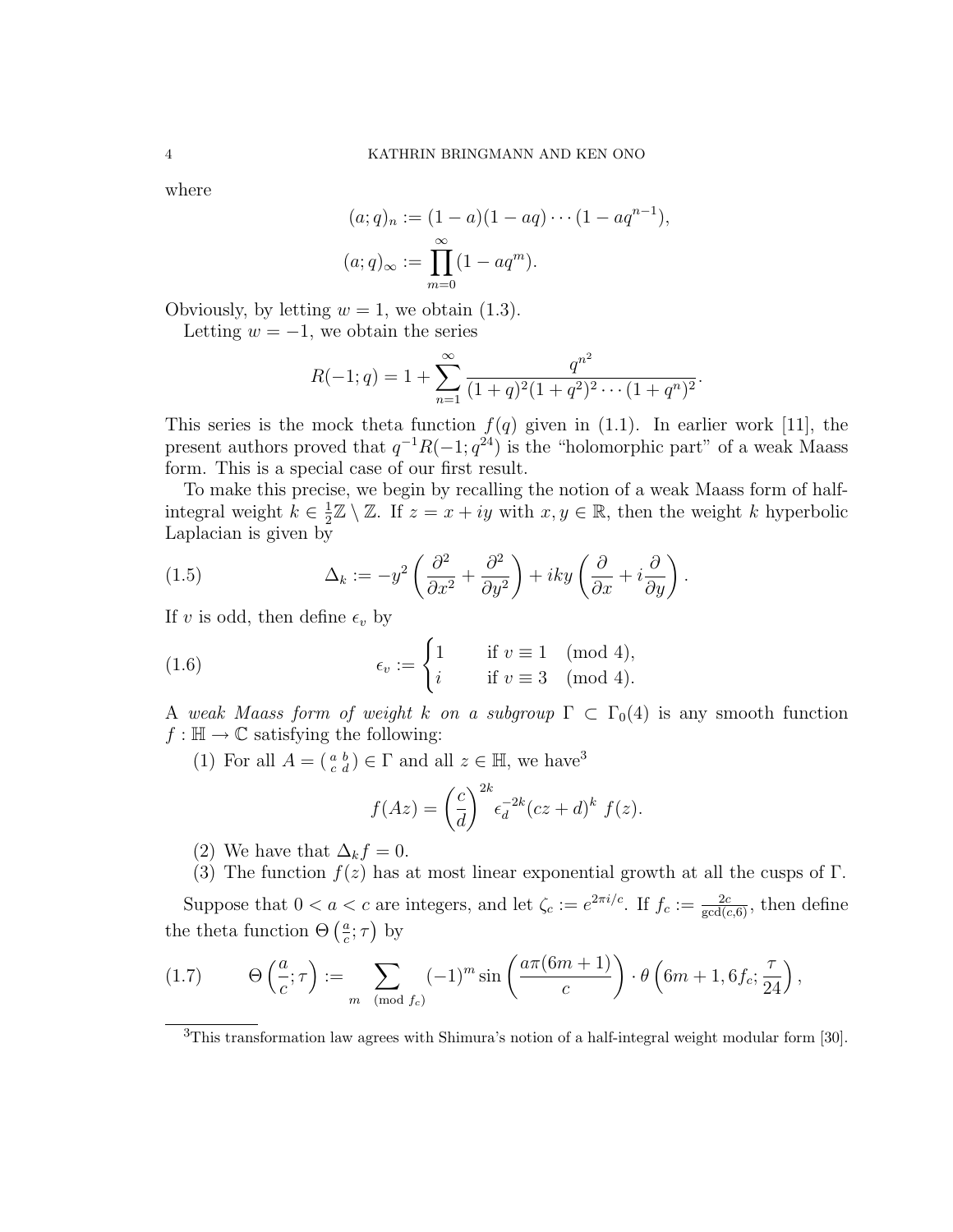where

(1.8) 
$$
\theta(\alpha, \beta; \tau) := \sum_{n \equiv \alpha \pmod{\beta}} n e^{2\pi i \tau n^2}.
$$

Throughout, let  $\ell_c := \text{lcm}(2c^2, 24)$ , and let  $\ell_c := \ell_c/24$ . It is well known that  $\Theta\left(\frac{a}{c}\right)$  $\frac{a}{c}$ ;  $\ell_c \tau$ ) is a cusp form of weight 3/2. Using this cuspidal theta function, we define the function  $S_1\left(\frac{a}{c}\right)$  $(\frac{a}{c}; z)$  by the period integral

(1.9) 
$$
S_1\left(\frac{a}{c};z\right) := \frac{-i\sin\left(\frac{\pi a}{c}\right)\ell_c^{\frac{1}{2}}}{\sqrt{3}}\int_{-\bar{z}}^{i\infty}\frac{\Theta\left(\frac{a}{c};\ell_c\tau\right)}{\sqrt{-i(\tau+z)}} d\tau.
$$

Using this notation, define  $D\left(\frac{a}{c}\right)$  $\frac{a}{c}$ ; z) by

(1.10) 
$$
D\left(\frac{a}{c}; z\right) := -S_1\left(\frac{a}{c}; z\right) + q^{-\frac{\ell_c}{24}} R(\zeta_c^a; q^{\ell_c}).
$$

Moreover, define the group  $\Gamma_c$  by

(1.11) 
$$
\Gamma_c := \left\langle \begin{pmatrix} 1 & 1 \\ 0 & 1 \end{pmatrix}, \begin{pmatrix} 1 & 0 \\ \ell_c^2 & 1 \end{pmatrix} \right\rangle.
$$

**Theorem 1.1.** If  $0 < a < c$ , then  $D\left(\frac{a}{c}\right)$  $(\frac{a}{c}; z)$  is a weak Maass form of weight  $1/2$  on  $\Gamma_c$ .

When  $a/c = 1/2$ , it turns out that  $D\left(\frac{1}{2}\right)$  $(\frac{1}{2}; z)$  is a weak Maass form on  $\Gamma_0(144)$  with Nebentypus character  $\chi_{12}(\cdot) = \left(\frac{12}{1}\right)$  $\frac{2}{2}$ . This fact was established by the authors in [11], and it plays a central role in the proof of the Andrews-Dragonette Conjecture on the coefficients of  $f(q)$ . In view of this fact, it is natural to suspect that  $D\left(\frac{a}{q}\right)$  $\frac{a}{c}$ ; *z*) is often a weak Maass form on a group larger than  $\Gamma_c$ . For odd c, we establish the following.

**Theorem 1.2.** If  $0 < a < c$ , where c is odd, then  $D\left(\frac{a}{c}\right)$  $\left(\frac{a}{c}; z \right)$  is a weak Maass form of weight  $1/2$  on  $\Gamma_1(144f_c^2\ell_c)$ .

Theorem 1.2 is implied by a general result about vector valued weight 1/2 weak Maass forms for the modular group  $SL_2(\mathbb{Z})$  (see Theorem 3.4), a result which is of independent interest.

*Remark.* We refer to  $S_1\left(\frac{a}{c}\right)$  $(\frac{a}{c}; z)$  (resp.  $q^{-\frac{\ell_c}{24}}R(\zeta_c^a; q^{\ell_c})$ ) as the non-holomorphic (resp. holomorphic) part of the Maass form  $D\left(\frac{a}{c}\right)$  $(\frac{a}{c}; z)$ . To justify this, one notes that  $S_1\left(\frac{a}{c}\right)$  $\frac{a}{c};z\big)$ is non-holomorphic in z, and that

$$
\frac{\partial}{\partial \overline{z}}\left(q^{-\frac{\ell_c}{24}}R(\zeta_c^a;q^{\ell_c})\right) = 0.
$$

Here we have that  $\frac{\partial}{\partial \overline{z}} := \frac{1}{2} \left( \frac{\partial}{\partial x} + i \frac{\partial}{\partial y} \right)$ . In particular,  $q^{-\frac{\ell_c}{24}} R(\zeta_c^a; q^{\ell_c})$  is the part of the Fourier expansion of  $D\left(\frac{a}{c}\right)$  $(\frac{a}{c}; z)$  which is given as a series expansion in  $q = e^{2\pi i z}$  (see Proposition 4.1).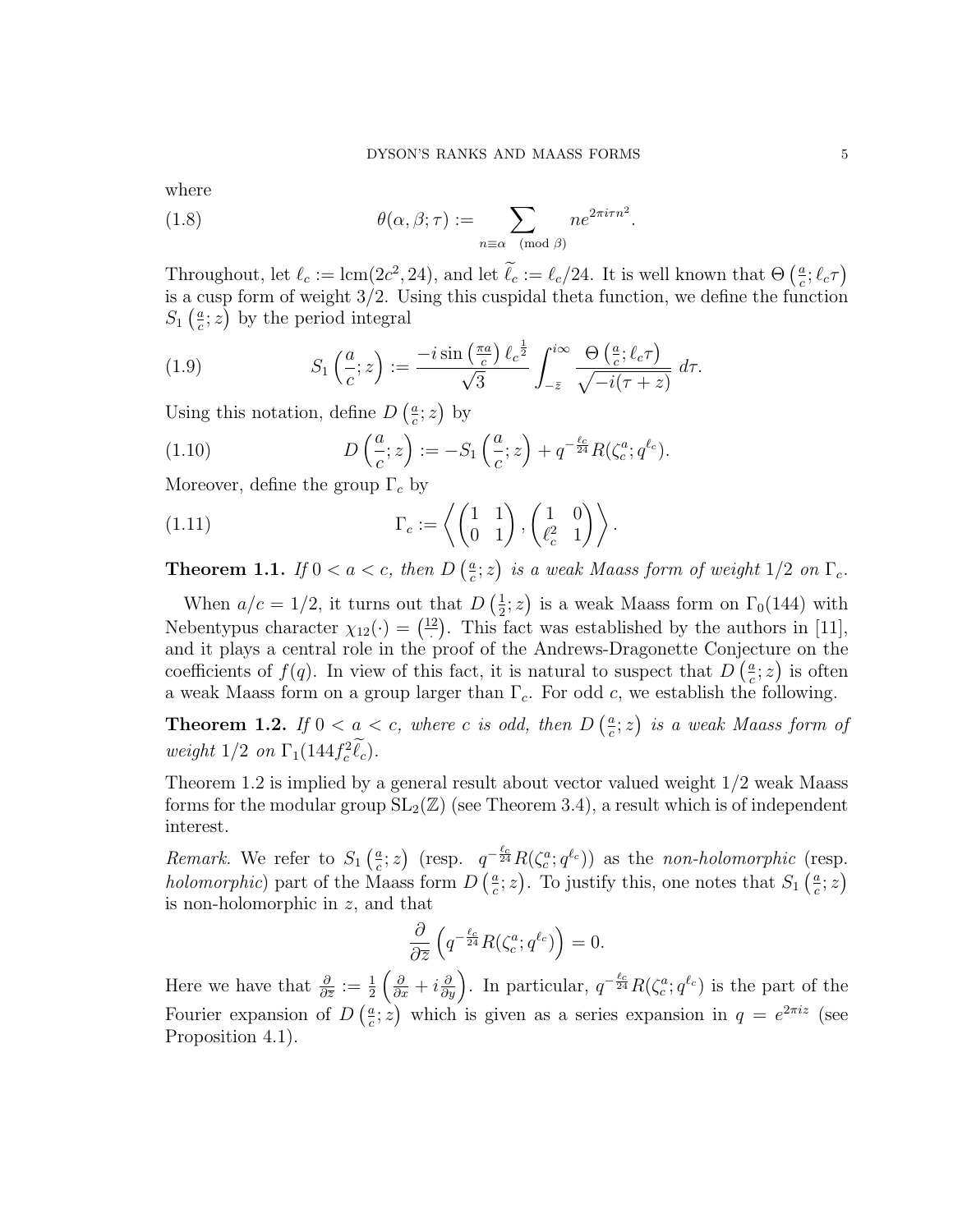Theorems 1.1 and 1.2 provide a new perspective on the role that modular forms play in the theory of partitions. They imply that the generating functions for Dyson's rank partition functions are related to Maass forms and modular forms. If  $r$  and  $t$  are integers, then let  $N(r, t; n)$  be the number of partitions of n whose rank is r (mod t).

**Theorem 1.3.** If  $0 \leq r < t$  are integers, then

$$
\sum_{n=0}^{\infty} \left( N(r, t; n) - \frac{p(n)}{t} \right) q^{\ell_t n - \frac{\ell_t}{24}}
$$

is the holomorphic part of a weak Maass form of weight  $1/2$  on  $\Gamma_t$ . Moreover, if t is odd, then it is on  $\Gamma_1(144 f_t^2 \ell_t)$ .

This result allows us to relate many "sieved" generating functions to *weakly holomor*phic modular forms, those forms whose poles (if there are any) are supported at cusps.

**Theorem 1.4.** If  $0 \le r < t$  are integers, where t is odd, and  $P \nmid 6t$  is prime, then

$$
\sum_{\substack{n\geq 1\\ \left(\frac{24\ell_t n-\ell_t}{\mathcal{P}}\right)=-\left(\frac{-24\tilde{\ell}_t}{\mathcal{P}}\right)}} \left(N(r,t;n)-\frac{p(n)}{t}\right) q^{\ell_t n-\frac{\ell_t}{24}}
$$

is a weight  $1/2$  weakly holomorphic modular form on  $\Gamma_1(144f_t^2\ell_t\mathcal{P}^4)$ .

These results are useful for studying Dyson's rank partition generating functions. Atkin and Swinnerton-Dyer [10] confirmed Dyson's conjecture that for every integer n and every r we have

(1.12) 
$$
N(r, 5; 5n + 4) = \frac{p(5n + 4)}{5},
$$

(1.13) 
$$
N(r, 7; 7n + 5) = \frac{p(7n + 5)}{7},
$$

thereby providing a combinatorial "explanation" of Ramanujan partition congruences with modulus 5 and 7. It is not difficult to use our results to give alternative proofs of these rank identities, as well as others of similar type.

Armed with Theorems 1.2, 1.4 and 3.4, one can obtain deeper results about ranks. They can be used to obtain asymptotic formulas for the  $N(r, t; n)$  partition functions. Indeed, the present authors have already successfully employed the theory of weak Maass forms to solve the more difficult problem of obtaining exact formulas in the case of the functions  $N(0, 2; n)$  and  $N(1, 2; n)$  (see Theorem 1.1 of [11]). For odd t, one can use Theorem 3.4 and the "circle method" to obtain asymptotics. Since the details are messy and lengthy, for brevity we have chosen to address asymptotics in a later paper.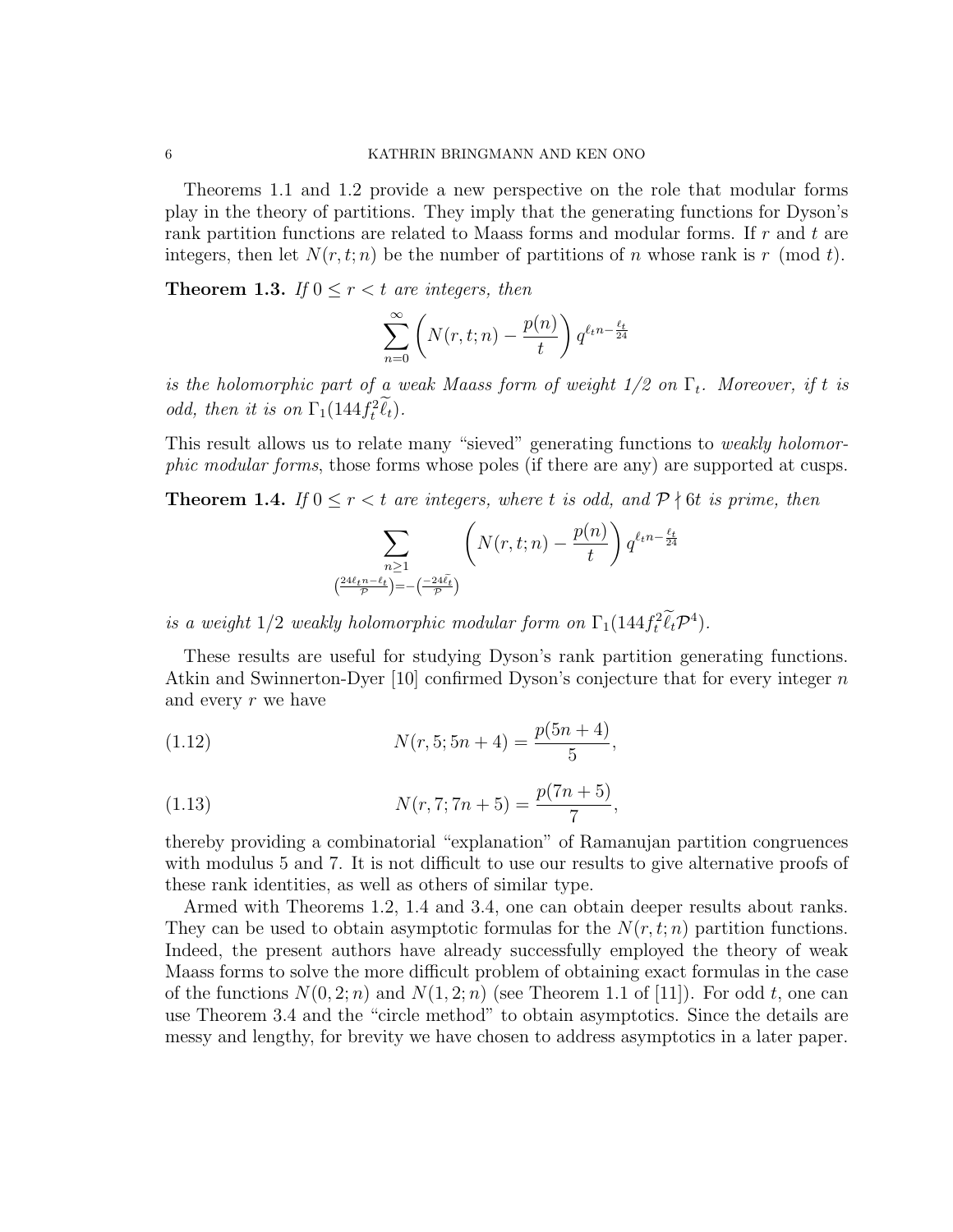Here we turn to the question of congruences, the subject which originally motivated Dyson to define partition ranks. In this direction, we shall employ a method first used by the second author in [25] in his work on  $p(n)$ . We show that Dyson's rank partition functions satisfy congruences of Ramanujan type, a result which nicely complements the recent blockbuster paper [24] by Mahlburg on the Andrews-Garvan-Dyson crank.

**Theorem 1.5.** Let t be a positive odd integer, and let  $Q \nmid 6t$  be prime. If j is a positive integer, then there are infinitely many non-nested arithmetic progressions  $An+B$  such that for every  $0 \leq r < t$  we have

$$
N(r, t; An + B) \equiv 0 \pmod{\mathcal{Q}^j}.
$$

Three remarks.

1) The congruences in Theorem 1.5 may be viewed as a combinatorial decomposition of the partition function congruence

$$
p(An + B) \equiv 0 \pmod{Q^j}.
$$

2) By "non-nested", we mean that there are infinitely many arithmetic progressions  $An + B$ , with  $0 \leq B \leq A$ , with the property that there are no progressions which contain another progression.

3) Theorem 1.5 is in sharp contrast to Mahlburg's recent result [24] on the Andrews-Garvan-Dyson crank. For example, his results imply that congruences modulo  $Q<sup>j</sup>$  exist for all the crank partition functions with modulus  $t = Q$ . On the other hand, Theorem 1.5 proves congruences for powers of those primes  $Q \geq 5$  which do not divide the rank modulus t.

# **Conjecture.** Theorem 1.5 holds for those primes  $Q \geq 5$  which divide t.

To prove these theorems, we require a number of new results. First of all, the proof of Theorem 1.2 requires transformation laws for some new classes of mock theta functions. In Section 2, we derive these transformation formulas, and we recall recent work of Gordon and McIntosh [19]. In Section 3, we use the results of Section 2 to construct the vector valued Maass forms whose properties are the content of Theorem 3.4. We conclude Section 3 with proofs of Theorems 1.1, 1.2, and 1.3. In Section 4, we prove Theorem 1.4, and then give the proof of Theorem 1.5. The proof of Theorem 1.5 relies on Q-adic properties of weakly holomorphic half-integral weight modular forms, and Q-adic Galois representations associated to modular forms.

# Acknowledgements

The authors thank George Andrews, Matthew Boylan, Jan H. Bruinier, Freeman Dyson, Sharon Garthwaite, Frank Garvan, Karl Mahlburg, and Jean-Pierre Serre for their helpful comments.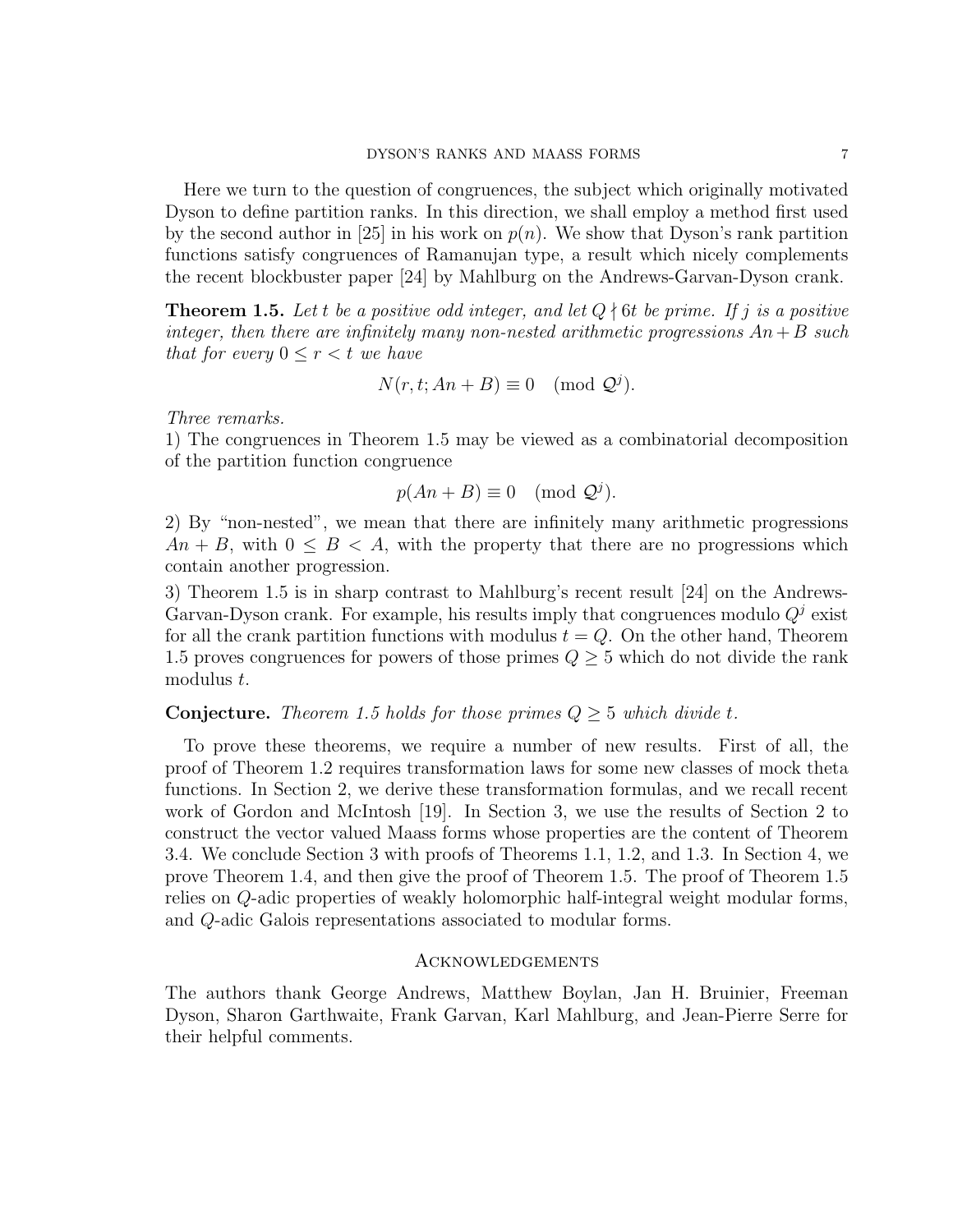# 8 KATHRIN BRINGMANN AND KEN ONO

## 2. Modular transformation formulas

Here we derive modular transformation formulas for  $R(\zeta; q)$  and allied functions. In Section 2.1, we first recall transformation laws obtained recently by Gordon and McIntosh [19], and in Section 2.2 we derive transformation formulas for closely allied functions. In Section 2.3 we combine these results to produce an infinite family of vector valued modular forms under  $SL_2(\mathbb{Z})$ .

2.1. Transformation laws of Gordon and McIntosh. To state the transformation formulas of Gordon and McIntosh, we require the following series. If  $0 < a < c$  are integers and  $q := e^{2\pi i z}$ , then we let

$$
(2.1)
$$

$$
M\left(\frac{a}{c};z\right) = M\left(\frac{a}{c};q\right) := \frac{1}{(q;q)_{\infty}} \sum_{n=-\infty}^{\infty} \frac{(-1)^n q^{n+\frac{a}{c}}}{1-q^{n+\frac{a}{c}}} \cdot q^{\frac{3}{2}n(n+1)},
$$
  
\n
$$
M_1\left(\frac{a}{c};z\right) = M_1\left(\frac{a}{c};q\right) := \frac{1}{(q;q)_{\infty}} \sum_{n=-\infty}^{\infty} \frac{(-1)^{n+1} q^{n+\frac{a}{c}}}{1+q^{n+\frac{a}{c}}} \cdot q^{\frac{3}{2}n(n+1)},
$$
  
\n
$$
N\left(\frac{a}{c};z\right) = N\left(\frac{a}{c};q\right) := \frac{1}{(q;q)_{\infty}} \left(1+\sum_{n=1}^{\infty} \frac{(-1)^n (1+q^n) (2-2 \cos\left(\frac{2\pi a}{c}\right))}{1-2q^n \cos\left(\frac{2\pi a}{c}\right)+q^{2n}} \cdot q^{\frac{n(3n+1)}{2}}\right),
$$
  
\n
$$
N_1\left(\frac{a}{c};z\right) = N_1\left(\frac{a}{c};q\right) := \frac{1}{(q;q)_{\infty}} \sum_{n=0}^{\infty} \frac{(-1)^n (1-q^{2n+1})}{1-2q^{n+\frac{1}{2}} \cos\left(\frac{2\pi a}{c}\right)+q^{2n+1}} \cdot q^{\frac{3n(n+1)}{2}}.
$$

Two remarks.

1) Gordon and McIntosh show the following  $q$ -series identities

(2.2) 
$$
M\left(\frac{a}{c};q\right) = \sum_{n=1}^{\infty} \frac{q^{n(n-1)}}{(q^{\frac{a}{c}};q)_n \cdot (q^{1-\frac{a}{c}};q)_n},
$$

(2.3) 
$$
N\left(\frac{a}{c};q\right) = 1 + \sum_{n=1}^{\infty} \frac{q^{n^2}}{\prod_{j=1}^n \left(1 - 2\cos\left(\frac{2\pi a}{c}\right)q^j + q^{2j}\right)}.
$$

2) If  $0 < a < c$  are integers, then  $(2.1)$  and  $(2.3)$  imply the important fact that

(2.4) 
$$
R(\zeta_c^a; q) = N\left(\frac{a}{c}; q\right).
$$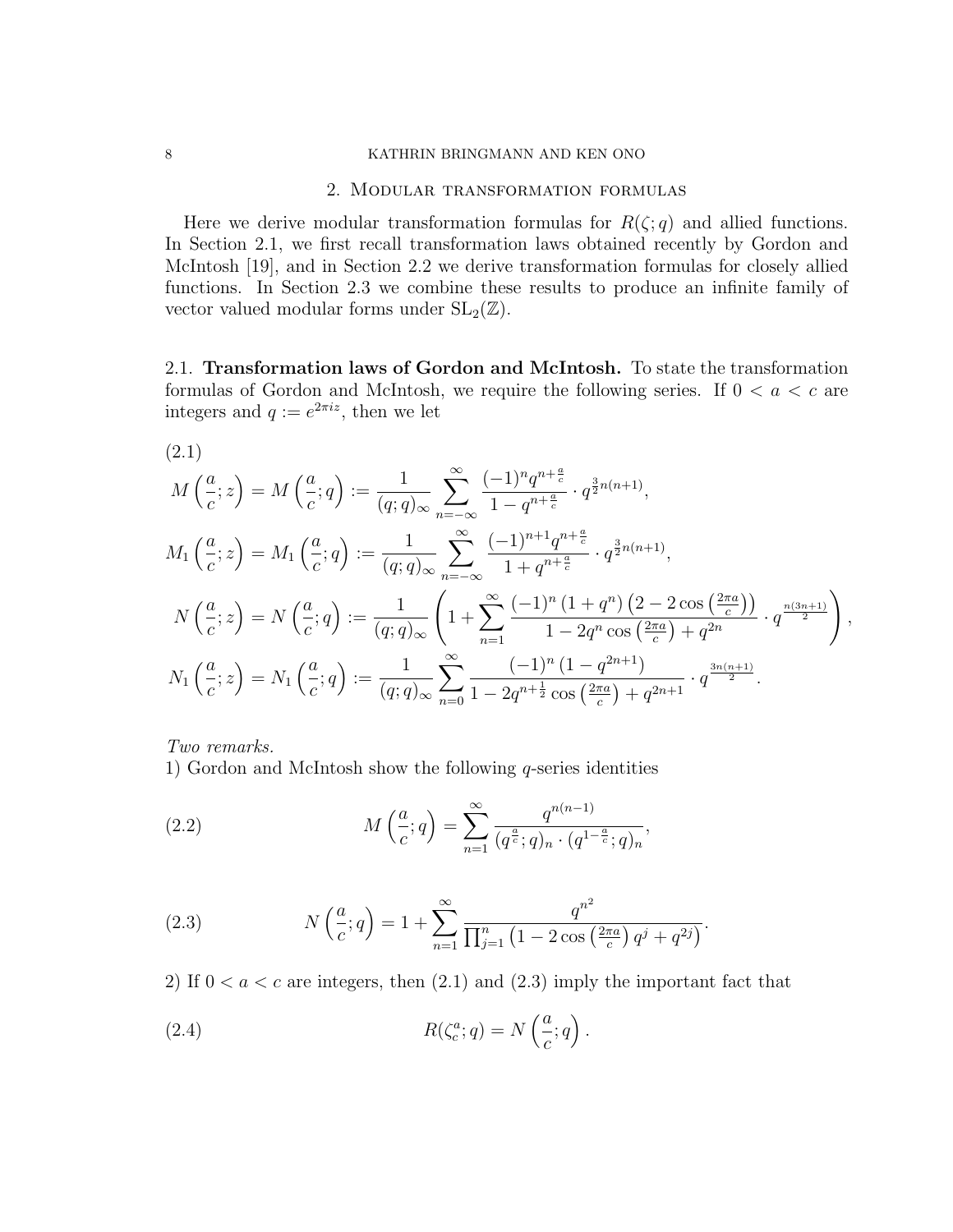To state their transformation laws, we require the following Mordell integrals

(2.5) 
$$
J\left(\frac{a}{c};\alpha\right) := \int_0^\infty e^{-\frac{3}{2}\alpha x^2} \cdot \frac{\cosh\left(\left(\frac{3a}{c} - 2\right)\alpha x\right) + \cosh\left(\left(\frac{3a}{c} - 1\right)\alpha x\right)}{\cosh(3\alpha x/2)} dx,
$$

$$
J_1\left(\frac{a}{c};\alpha\right) := \int_0^\infty e^{-\frac{3}{2}\alpha x^2} \cdot \frac{\sinh\left(\left(\frac{3a}{c} - 2\right)\alpha x\right) - \sinh\left(\left(\frac{3a}{c} - 1\right)\alpha x\right)}{\sinh(3\alpha x/2)} dx.
$$

By modifying the seminal arguments of Watson [32], Gordon and McIntosh (see page 199 of [19]) proved the following theorem.

**Theorem 2.1.** Suppose that  $0 < a < c$  are integers, and that  $\alpha$  and  $\beta$  have the property that  $\alpha\beta = \pi^2$ . If  $q := e^{-\alpha}$  and  $q_1 := e^{-\beta}$ , then we have

$$
q^{\frac{3a}{2c}\left(1-\frac{a}{c}\right)-\frac{1}{24}} \cdot M\left(\frac{a}{c};q\right) = \sqrt{\frac{\pi}{2\alpha}} \csc\left(\frac{a\pi}{c}\right) q_1^{-\frac{1}{6}} \cdot N\left(\frac{a}{c};q_1^4\right) - \sqrt{\frac{3\alpha}{2\pi}} \cdot J\left(\frac{a}{c};\alpha\right),
$$
  

$$
q^{\frac{3a}{2c}\left(1-\frac{a}{c}\right)-\frac{1}{24}} \cdot M_1\left(\frac{a}{c};q\right) = -\sqrt{\frac{2\pi}{\alpha}} q_1^{\frac{4}{3}} \cdot N_1\left(\frac{a}{c};q_1^2\right) - \sqrt{\frac{3\alpha}{2\pi}} \cdot J_1\left(\frac{a}{c};\alpha\right).
$$

2.2. Modular transformation formulas for allied series. Theorem 2.1 is not sufficient for fully understanding the modularity properties of the functions  $N\left(\frac{a}{c}\right)$  $\frac{a}{c}$ ; q) =  $R(\zeta_c^a; q)$  under the Möbius transformations arising from  $SL_2(\mathbb{Z})$ . Indeed, under translations the functions  $M$  and  $M_1$  transform to allied functions whose modularity properties must be deduced. To this end, it is necessary to define further series which will allow us to view the functions in the previous subsection as pieces of the components of a vector valued function whose transformations we shall determine under the generators of  $SL_2(\mathbb{Z})$ . Suppose that c is a positive integer, and suppose that a and b are integers for which  $0 \leq a, b < c$ . Using this notation, define  $M(a, b, c; z)$  by

(2.6) 
$$
M(a, b, c; z) = M(a, b, c; q) := \frac{1}{(q; q)_{\infty}} \sum_{n=-\infty}^{\infty} \frac{(-1)^n q^{n+\frac{a}{c}}}{1 - \zeta_c^b q^{n+\frac{a}{c}}} \cdot q^{\frac{3}{2}n(n+1)}.
$$

In addition, if  $\frac{b}{c} \notin \{0, \frac{1}{2}\}$  $\frac{1}{2}, \frac{1}{6}$  $\frac{1}{6}, \frac{5}{6}$  $\frac{5}{6}$ , then define the integer  $k(b, c)$  by

(2.7) 
$$
k(b, c) := \begin{cases} 0 & \text{if } 0 < \frac{b}{c} < \frac{1}{6}, \\ 1 & \text{if } \frac{1}{6} < \frac{b}{c} < \frac{1}{2}, \\ 2 & \text{if } \frac{1}{2} < \frac{b}{c} < \frac{5}{6}, \\ 3 & \text{if } \frac{5}{6} < \frac{b}{c} < 1. \end{cases}
$$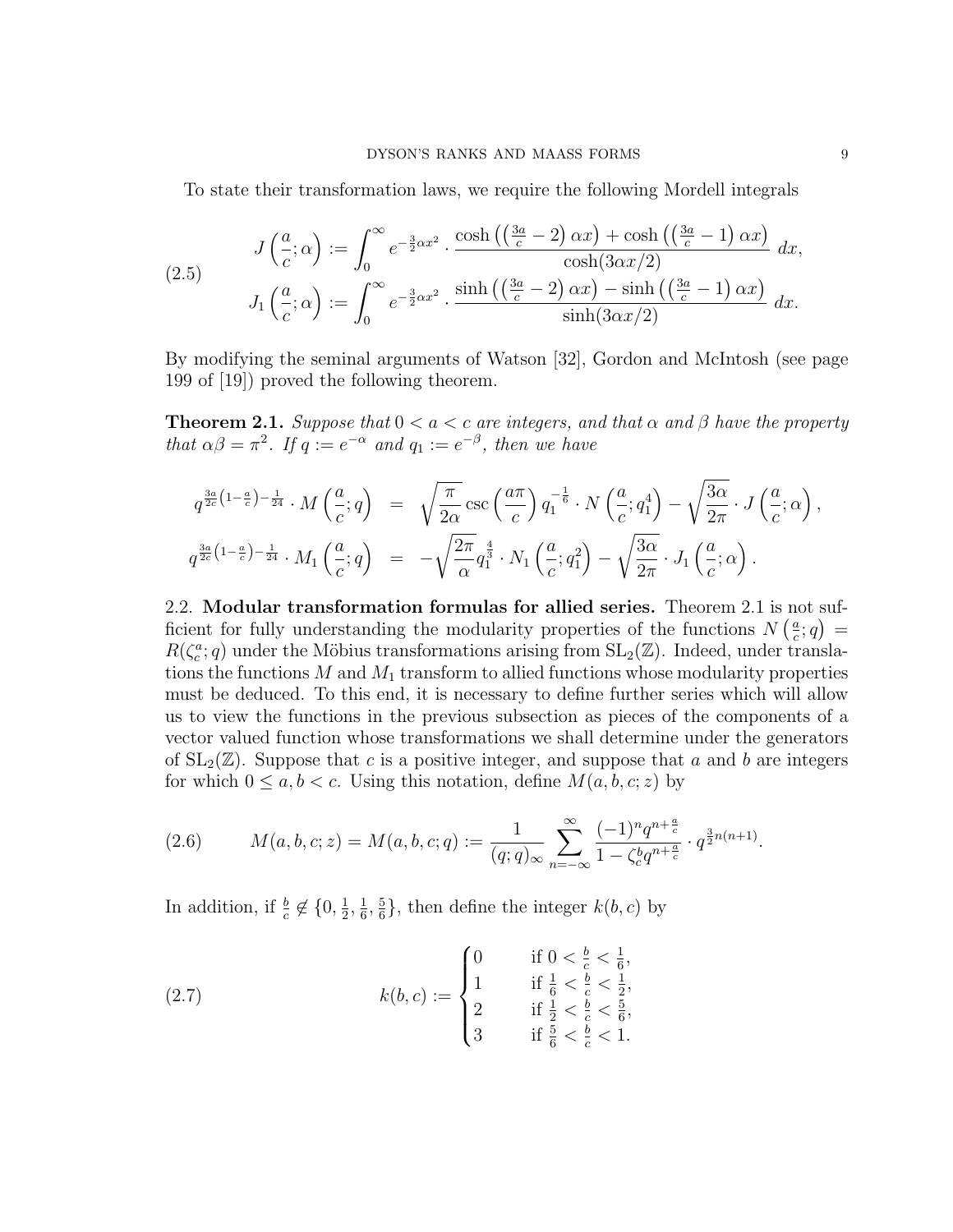Furthermore, throughout we let  $e(\alpha) := e^{2\pi i \alpha}$ . Using this notation, then define the series  $N(a, b, c; z)$  by

(2.8) 
$$
N(a, b, c; z) = N(a, b, c; q)
$$

$$
:= \frac{1}{(q; q)_{\infty}} \left( \frac{ie \left( -\frac{a}{2c} \right) q^{\frac{b}{2c}}}{2 \left( 1 - e \left( -\frac{a}{c} \right) q^{\frac{b}{c}} \right)} + \sum_{m=1}^{\infty} K(a, b, c, m; z) \cdot q^{\frac{m(3m+1)}{2}} \right),
$$

where

(2.9)  
\n
$$
K(a, b, c, m; z)
$$
\n
$$
:= (-1)^m \frac{\sin\left(\frac{\pi a}{c} - \left(\frac{b}{c} + 2k(b, c)m\right)\pi z\right) + \sin\left(\frac{\pi a}{c} - \left(\frac{b}{c} - 2k(b, c)m\right)\pi z\right) q^m}{1 - 2\cos\left(\frac{2\pi a}{c} - \frac{2\pi b z}{c}\right) q^m + q^{2m}}.
$$

Moreover, define the Mordell integral

(2.10) 
$$
J(a, b, c; \alpha) := \int_{-\infty}^{\infty} e^{-\frac{3}{2}\alpha x^2 + 3\alpha x \frac{a}{c}} \cdot \frac{(\zeta_c^b e^{-\alpha x} + \zeta_c^{2b} e^{-2\alpha x})}{\cosh(3\alpha x/2 - 3\pi i \frac{b}{c})} dx.
$$

Using this notation, we obtain the following transformation laws.

**Theorem 2.2.** Suppose that  $c$  is a positive integer, and that  $a$  and  $b$  are integers for which  $0 \le a < c$ ,  $0 < b < c$  and  $\frac{b}{c} \notin \left\{\frac{1}{2}, \frac{1}{6}\right\}$  $\frac{1}{6}, \frac{5}{6}$  $\frac{5}{6}$ . Furthermore, suppose that  $\alpha$  and  $\beta$  have the property that  $\alpha\beta = \pi^2$ . If  $q := e^{-\alpha}$  and  $q_1 := e^{-\beta}$ , then

$$
q^{\frac{3a}{2c}(1-\frac{a}{c})-\frac{1}{24}} \cdot M(a,b,c;q) =
$$
  

$$
\sqrt{\frac{8\pi}{\alpha}} e^{-2\pi i \frac{a}{c}k(b,c)+3\pi i \frac{b}{c}(\frac{2a}{c}-1)} \zeta_c^{-b} q_1^{\frac{4b}{c}k(b,c)-\frac{6b^2}{c^2}-\frac{1}{6}} \cdot N(a,b,c;q_1^4) - \sqrt{\frac{3\alpha}{8\pi}} \zeta_{2c}^{-5b} \cdot J(a,b,c;\alpha).
$$

Two remarks.

1) Although b is non-zero in Theorem 2.2, note that  $M(a, 0, c; q) = M\left(\frac{a}{c}\right)$  $(\frac{a}{c}; q)$ . Therefore, Theorem 2.1, combined with Theorem 2.2, gives the appropriate transformation laws of every  $M(a, b, c; q)$ , where  $0 < a < c$  and  $0 \le b < c$ , provided that  $\frac{b}{c} \notin \left\{\frac{1}{2}, \frac{1}{6}\right\}$  $\frac{1}{6}, \frac{5}{6}$  $\frac{5}{6}$ .

2) Observe that  $M(1, 1, 2; q) = -M_1(\frac{1}{2})$  $(\frac{1}{2}; q)$ . Therefore, the case where  $2a = c$  and  $\frac{b}{c}=\frac{1}{2}$  $\frac{1}{2}$  is also covered by Theorem 2.1.

Proof of Theorem 2.2. To prove this theorem, we argue with contour integration in a manner which is very similar to earlier work of Watson [32]. We consider a contour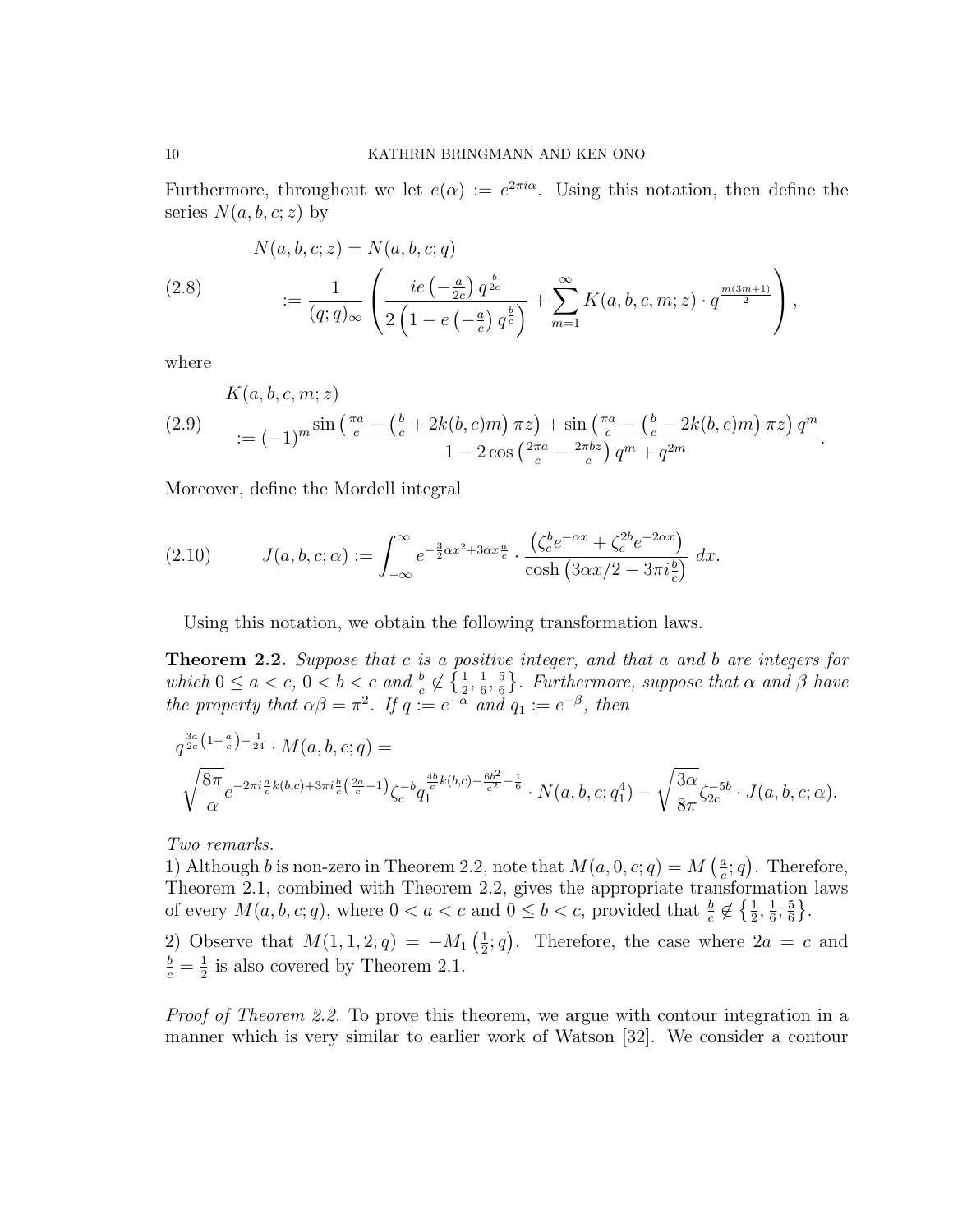integral which is basically the function  $M(a, b, c; q)$ . Define this integral I by

$$
I := I_1 + I_2 := \frac{1}{2\pi i} \int_{-\infty - i\varepsilon}^{\infty - i\varepsilon} \frac{\pi}{\sin(\pi \tau)} \cdot \frac{e^{-\alpha(\tau + \frac{a}{c})}}{1 - \zeta_c^b e^{-\alpha(\tau + \frac{a}{c})}} \cdot e^{-\frac{3}{2}\alpha\tau(\tau + 1)} d\tau
$$

$$
- \frac{1}{2\pi i} \int_{-\infty + i\varepsilon}^{\infty + i\varepsilon} \frac{\pi}{\sin(\pi \tau)} \cdot \frac{e^{-\alpha(\tau + \frac{a}{c})}}{1 - \zeta_c^b e^{-\alpha(\tau + \frac{a}{c})}} \cdot e^{-\frac{3}{2}\alpha\tau(\tau + 1)} d\tau.
$$

Here  $\varepsilon > 0$  is sufficiently small enough so that  $1 - \zeta_e^b e^{-\alpha(\tau + \frac{a}{c})}$  is non-zero for  $-\varepsilon \leq$ Im( $\tau$ )  $\leq \varepsilon$ . This is indeed possible since  $1 - \zeta_c^b e^{-\alpha(\tau + \frac{a}{c})} = 0$  if and only if

$$
\tau = -\frac{a}{c} + \frac{2\pi i \left(\frac{b}{c} + n\right)}{\alpha} =: \tau_n
$$

(here we need the condition that  $b \neq 0$ ).

By construction, we have that the poles of the integrand only arise from the roots of  $\sin(\pi\tau)$ , and they are the points  $\tau \in \mathbb{Z}$ . The residue of the integrand in  $\tau = n \in \mathbb{Z}$ equals

$$
\frac{(-1)^n q^{n+\frac{a}{c}}}{1-\zeta_c^b \cdot q^{n+\frac{a}{c}}}\cdot q^{\frac{3n(n+1)}{2}}.
$$

For  $\text{Re}(\tau) \to \infty$ , the integrand is of rapid decay, and so the Residue Theorem implies that

(2.12) 
$$
I = \sum_{n=-\infty}^{\infty} \frac{(-1)^n q^{n+\frac{a}{c}}}{1 - \zeta_c^b \cdot q^{n+\frac{a}{c}}} \cdot q^{\frac{3n(n+1)}{2}} = (q;q)_{\infty} \cdot M(a,b,c;q).
$$

We now compute the integrals  $I_1$  and  $I_2$ . We first consider  $I_2$ . Using (2.11) and the identity

$$
\frac{1}{\sin(\pi\tau)} = -2i\sum_{n=0}^{\infty} e^{(2n+1)\pi i\tau},
$$

which holds for  $\tau \in \mathbb{H}$ , we find that

$$
I_2 = \frac{1}{2\pi i} \sum_{n=0}^{\infty} \int_{-\infty + i\varepsilon}^{\infty + i\varepsilon} 2\pi i \frac{e^{(2n+1)\pi i\tau - \alpha\left(\tau + \frac{a}{c}\right) - \frac{3}{2}\alpha\tau\left(\tau + 1\right)}}{1 - \zeta_c^b \cdot e^{-\alpha\left(\tau + \frac{a}{c}\right)}} d\tau =: \frac{1}{2\pi i} \sum_{n=0}^{\infty} J_n.
$$

We now reformulate  $I_2$  in a useful way by shifting the paths of integration through the points  $\omega_n$ , the saddle points of

$$
\exp\left((2n+1)\pi i\tau-\frac{3}{2}\alpha\tau^2\right).
$$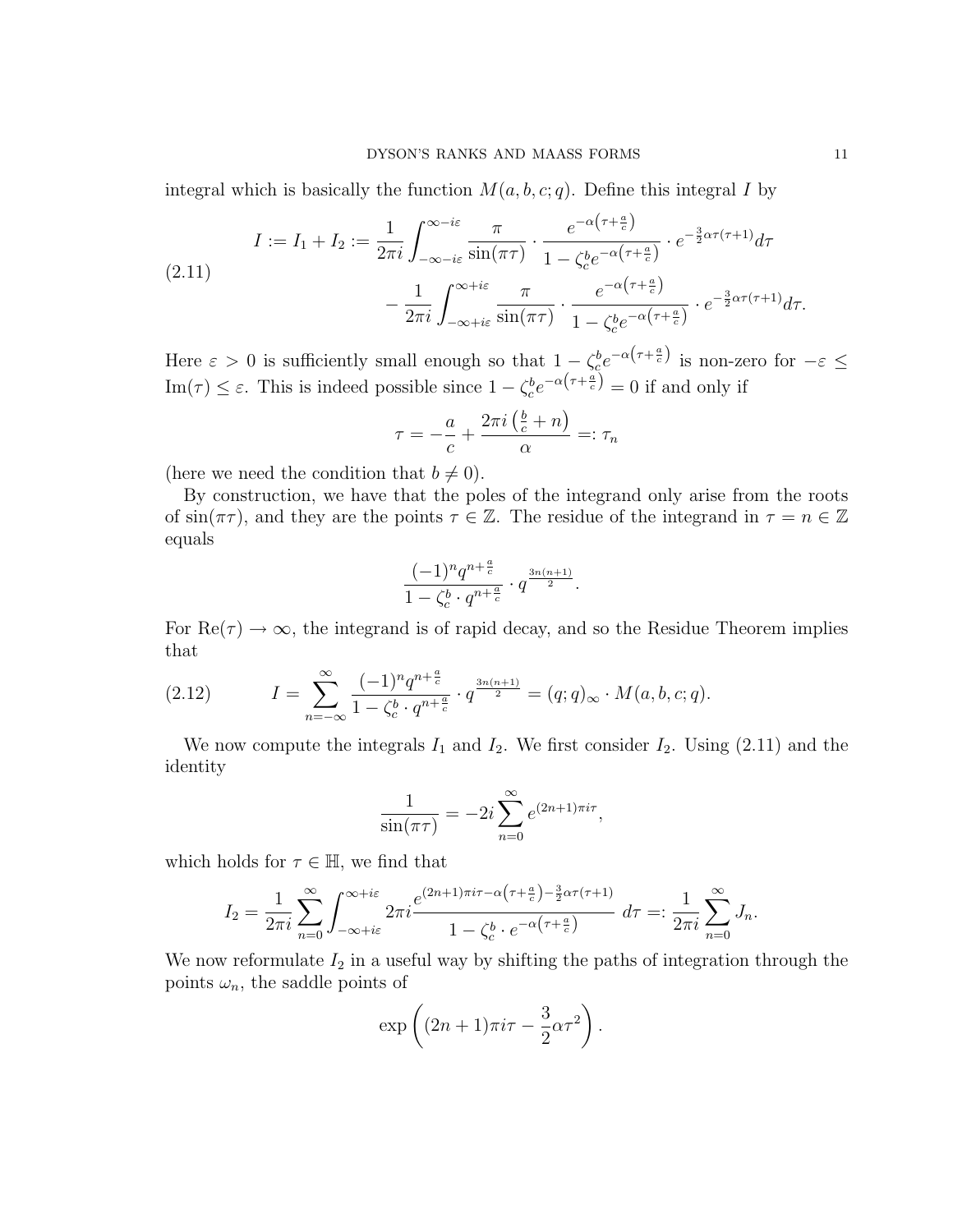These are the points given by

$$
\omega_n = \frac{(2n+1)\pi i}{3\alpha}.
$$

By the Residue Theorem, we have to take into account those points  $\tau_m$  for which  $m \geq 0$ and that satisfy

(2.13) 
$$
\frac{(2n+1)}{3} > 2\left(\frac{b}{c} + m\right).
$$

(That no poles lie on the path of integration follows from the condition that  $\frac{b}{c} \notin$  $\{\frac{1}{2},\frac{1}{6}\}$  $\frac{1}{6}, \frac{5}{6}$  $\left(\frac{5}{6}\right)$ . Using definition (2.7), we have that (2.13) is equivalent to

 $n \geq 3m + k(b, c).$ 

At the points  $\tau_m$ , the integrand has the residue

$$
\lambda_{n,m} := \frac{2\pi i}{\alpha} \cdot e^{(2n+1)\pi i \tau_m - \alpha \left(\tau_m + \frac{a}{c}\right) - \frac{3}{2}\alpha \tau_m(\tau_m + 1)}
$$
\n
$$
= \frac{2\pi i}{\alpha} \cdot \zeta_c^{-b} \cdot e^{-(2n+1)\pi i \frac{a}{c} + 3\pi i \left(m + \frac{b}{c}\right)\left(2\frac{a}{c} - 1\right)} \cdot q^{-\frac{3a}{2c}\left(1 - \frac{a}{c}\right)} \cdot q_1^{2(2n+1)\left(\frac{b}{c} + m\right) - 6\left(\frac{b}{c} + m\right)^2}.
$$

Hence the Residue Theorem, combined with a reordering of summation, implies that

(2.14) 
$$
I_2 = \sum_{m \ge 0} \sum_{n \ge 3m + k(b,c)} \lambda_{n,m} + \sum_{n \ge 0} J'_n,
$$

where

$$
J'_n := \int_{-\infty + \omega_n}^{\infty + \omega_n} \frac{e^{(2n+1)\pi i \tau - \alpha \left(\tau + \frac{a}{c}\right) - \frac{3}{2}\alpha \tau (\tau + 1)}}{1 - \zeta_c^b \cdot e^{-\alpha \left(\tau + \frac{a}{c}\right)}} d\tau.
$$

Using the fact that

$$
\lambda_{n+1,m} = e^{-2\pi i \frac{a}{c}} \cdot q_1^{4\left(m + \frac{b}{c}\right)} \cdot \lambda_{n,m},
$$

we find that

(2.15)

$$
\sum_{m\geq 0} \sum_{n\geq 3m+k(b,c)} \lambda_{n,m} = \sum_{m\geq 0} \frac{\lambda_{3m+k(b,c),m}}{1 - e^{-2\pi i \frac{a}{c}} \cdot q_1^{4(m+\frac{b}{c})}} \\
= \frac{2\pi i}{\alpha} \cdot e^{-(2k(b,c)+1)\frac{a}{c}\pi i - 3\pi i \left(1 - 2\frac{a}{c}\right)\frac{b}{c}} \cdot \zeta_c^{-b} \cdot q^{-\frac{3a}{2c}\left(1 - \frac{a}{c}\right)} \cdot q_1^{2(2k(b,c)+1)\frac{b}{c} - \frac{6b^2}{c^2}} \\
\times \sum_{m=0}^{\infty} \frac{(-1)^m q_1^{6m^2 + 2(2k(b,c)+1)m}}{1 - e^{-2\pi i \frac{a}{c}} \cdot q_1^{4\left(m + \frac{b}{c}\right)}}.
$$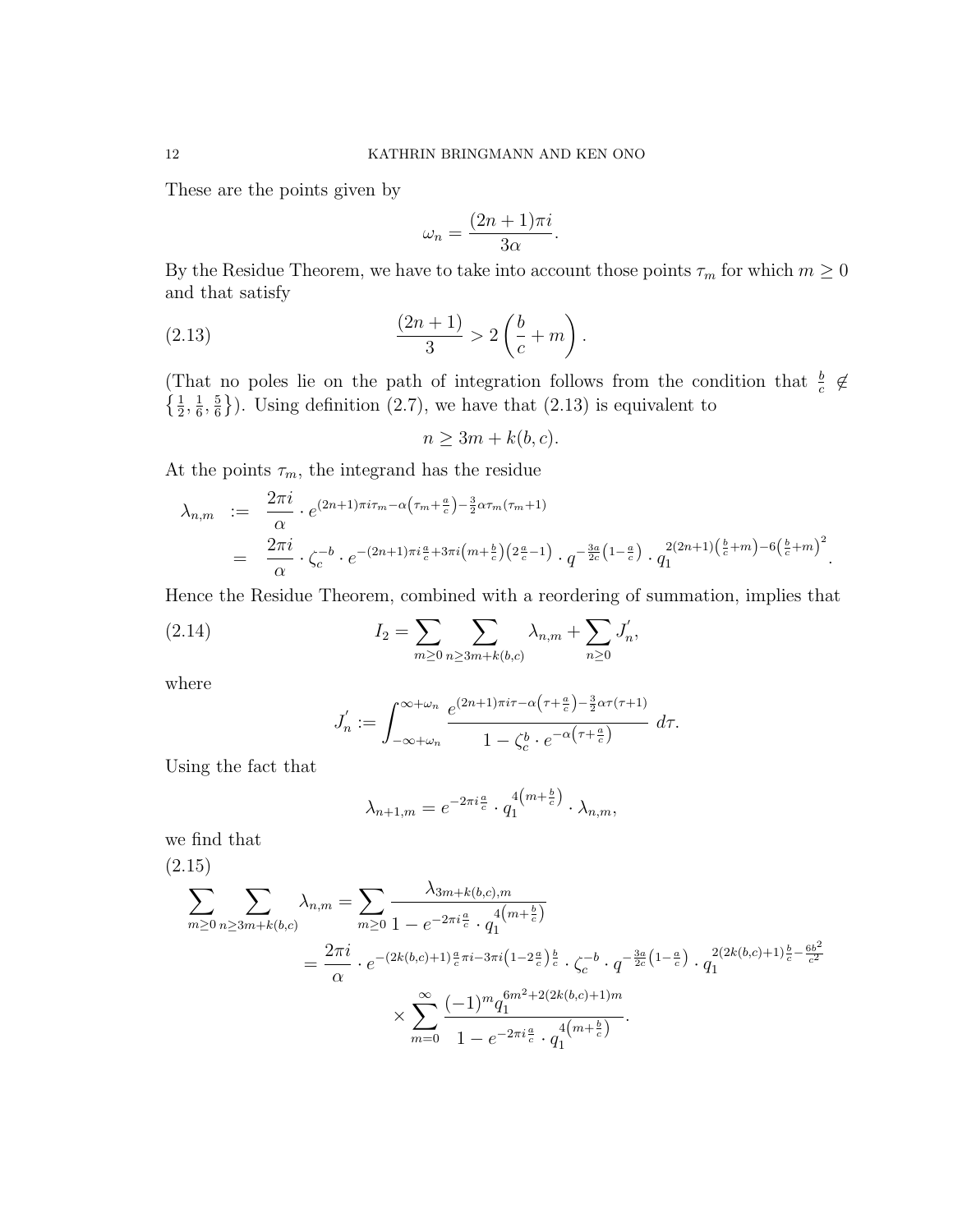Now we compute the integral  $I_1$  by arguing as above using the identity

$$
\frac{1}{\sin(\pi\tau)} = 2i \sum_{n=0}^{\infty} e^{-(2n+1)\pi i \tau},
$$

which holds for  $-\tau\in\mathbb{H}.$  Again by the Residue Theorem, we find that

(2.16) 
$$
I_1 = \sum_{m \ge 1} \sum_{n \ge 3m - k(b,c)} \mu_{n,m} + \sum_{n \ge 0} K'_n,
$$

where

$$
K'_n := \int_{-\infty + \widetilde{\omega}_n}^{\infty + \widetilde{\omega}_n} \frac{e^{(2n+1)\pi i z - \alpha \left(z + \frac{a}{c}\right) - \frac{3}{2}\alpha z \left(z + 1\right)}}{1 - \zeta_c^b \cdot e^{-\alpha \left(z + \frac{a}{c}\right)}} \ dz.
$$

Here the points  $\widetilde{\omega}_n$  are given by

$$
\widetilde{\omega}_n := -\frac{(2n+1)\pi i}{3\alpha},
$$

and

$$
\mu_{n,m} := \frac{2\pi i}{\alpha} \cdot e^{-(2n+1)\pi i \tau_{-m} - \alpha \left(\tau_{-m} + \frac{a}{c}\right) - \frac{3}{2}\alpha \tau_{-m}(\tau_{-m}+1)} \n= \frac{2\pi i}{\alpha} \cdot \zeta_c^{-b} \cdot e^{(2n+1)\pi i \frac{a}{c} + 3\pi i \left(-m + \frac{b}{c}\right)\left(2\frac{a}{c} - 1\right)} \cdot q^{-\frac{3a}{2c}\left(1 - \frac{a}{c}\right)} \cdot q_1^{2(2n+1)\left(-\frac{b}{c} + m\right) - 6\left(\frac{b}{c} - m\right)^2}.
$$

As in the case of  $I_2$ , we obtain

$$
\sum_{m\geq 1} \sum_{n\geq 3m-k(b,c)} \mu_{n,m} = \frac{2\pi i}{\alpha} e^{(-2k(b,c)+1)\frac{a}{c}\pi i - 3\pi i \left(1 - 2\frac{a}{c}\right)\frac{b}{c}} \cdot \zeta_c^{-b} \cdot q^{-\frac{3a}{2c}\left(1 - \frac{a}{c}\right)} \cdot q_1^{2(2k(b,c)-1)\frac{b}{c} - \frac{6b^2}{c^2}} \times \sum_{m=1}^{\infty} \frac{(-1)^m q_1^{6m^2 + 2(-2k(b,c)+1)m}}{1 - e^{2\pi i \frac{a}{c}} \cdot q_1^{4\left(m - \frac{b}{c}\right)}}.
$$

This fact, combined with (2.14), (2.15), and (2.16), implies that

$$
I_{1} + I_{2} = \frac{4\pi}{\alpha} e^{-2k(b,c)\frac{a}{c}\pi i + 3\pi i \left(-1 + 2\frac{a}{c}\right)\frac{b}{c}} \cdot \zeta_{c}^{-b} \cdot q^{-\frac{3a}{2c}\left(1 - \frac{a}{c}\right)} \cdot q_{1}^{4k(b,c)\frac{b}{c} - \frac{6b^{2}}{c^{2}}}
$$

$$
\times \left(\frac{ie^{-\pi i \frac{a}{c}} \cdot q_{1}^{\frac{2b}{c}}}{2 \cdot \left(1 - e^{-2\pi i \frac{a}{c}} \cdot q_{1}^{\frac{4b}{c}}\right)} + \sum_{m=1}^{\infty} \widetilde{K}(a, b, c, m; q_{1}) \cdot q_{1}^{6m^{2} + 2m}\right) + \sum_{n \geq 0} \left(J'_{n} + K'_{n}\right),
$$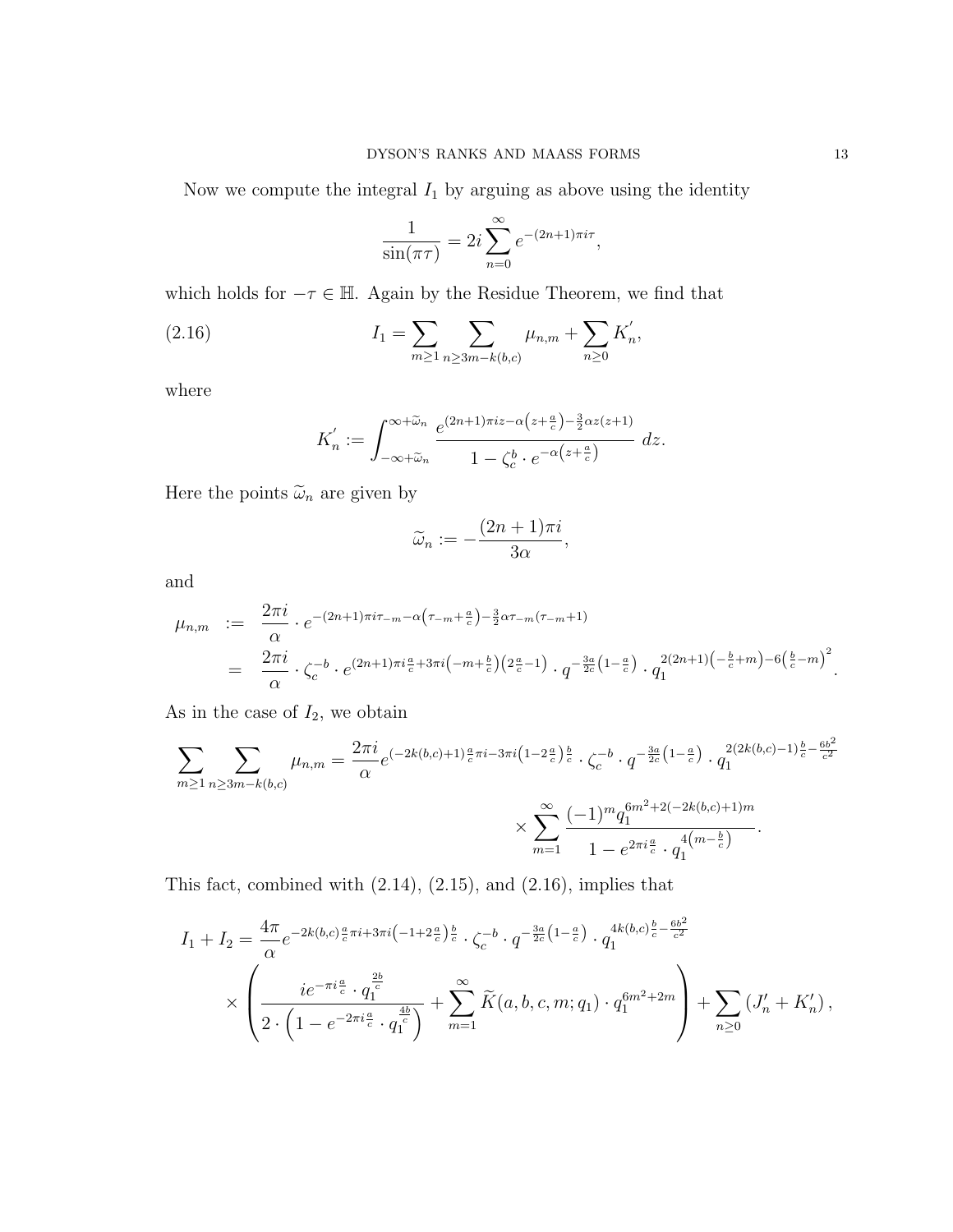where

$$
\overline{K}(a,b,c,m;q_1)
$$
  
 :=  $(-1)^m \frac{\sin\left(\frac{\pi a}{c} - i\beta\left(\frac{2b}{c} + 4k(b,c)m\right)\right) + \sin\left(\frac{\pi a}{c} - i\beta\left(\frac{2b}{c} - 4k(b,c)m\right)\right) q_1^{4m}}{1 - 2\cos\left(2\pi \frac{a}{c} - 4i\frac{b}{c}\beta\right) \cdot q_1^{4m} + q_1^{8m}}.$ 

By (2.8), we then find that

$$
(2.17)
$$
\n
$$
I_{1} + I_{2} = \frac{4\pi}{\alpha} e^{-2k(b,c)\frac{a}{c}\pi i + 3\pi i \left(-1 + 2\frac{a}{c}\right)\frac{b}{c}} \zeta_{c}^{-b} q^{-\frac{3a}{2c}\left(1 - \frac{a}{c}\right)} q_{1}^{4k(b,c)\frac{b}{c} - \frac{6b^{2}}{c^{2}}} \left(q_{1}^{4}; q_{1}^{4}\right)_{\infty} N\left(a, b, c; q_{1}^{4}\right) + \sum_{n \geq 0} \left(J'_{n} + K'_{n}\right).
$$

Hence the proof of the theorem essentially boils down to the computation of

$$
\sum_{n\geq 0} \left( J'_n + K'_n \right).
$$

We first compute the  $J'_n$  integrals. For this we need the identity

$$
\frac{t}{1-t} = \frac{t^{-\frac{1}{2}} + t^{\frac{1}{2}} + t^{\frac{3}{2}}}{t^{-\frac{3}{2}} - t^{\frac{3}{2}}},
$$

which we apply when  $t = \zeta_c^b \cdot e^{-\alpha(\tau + \frac{a}{c})}$ . This identity implies that the integrand in  $J'_n$ equals

$$
\zeta_{2c}^{-5b} \cdot e^{(2n+1)\pi i \tau + \frac{3}{2}\alpha\frac{a}{c} - \frac{3}{2}\alpha\tau^2} \frac{\left(\zeta_c^b \cdot e^{-\alpha\left(\tau + \frac{a}{c}\right)} + \zeta_c^{2b} \cdot e^{-2\alpha\left(\tau + \frac{a}{c}\right)} + \zeta_c^{3b} \cdot e^{-3\alpha\left(\tau + \frac{a}{c}\right)}\right)}{\left(\zeta_{2c}^{-3b} \cdot e^{\frac{3}{2}\alpha\left(\tau + \frac{a}{c}\right)} - \zeta_{2c}^{3b} \cdot e^{-\frac{3}{2}\alpha\left(\tau + \frac{a}{c}\right)}\right)}.
$$

In the integrand we now put  $\tau = -\frac{a}{c} + p + x$ , where

$$
p := \frac{(2n+1)\pi i}{3\alpha},
$$

and where x is a real variable running from  $-\infty$  to  $\infty$ . This easily gives

$$
J'_{n} = \frac{(-1)^{n+1}i}{2} \cdot \zeta_{2c}^{-5b} \cdot q_1^{\frac{(2n+1)^2}{6}} \cdot q^{-\frac{3a}{2c}(1-\frac{a}{c})}
$$

$$
\int_{\mathbb{R}} \frac{\left(\zeta_c^b \cdot e^{-\frac{(2n+1)\pi i}{3}}e^{-\alpha x} + \zeta_c^{2b} \cdot e^{-\frac{2(2n+1)\pi i}{3}}e^{-2\alpha x} - \zeta_c^{3b}e^{-3\alpha x}\right)}{\cosh\left(\frac{3}{2}\alpha x - 3\pi i\frac{b}{c}\right)} \cdot e^{-\frac{3}{2}\alpha x^2 + 3\alpha\frac{a}{c}x} dx.
$$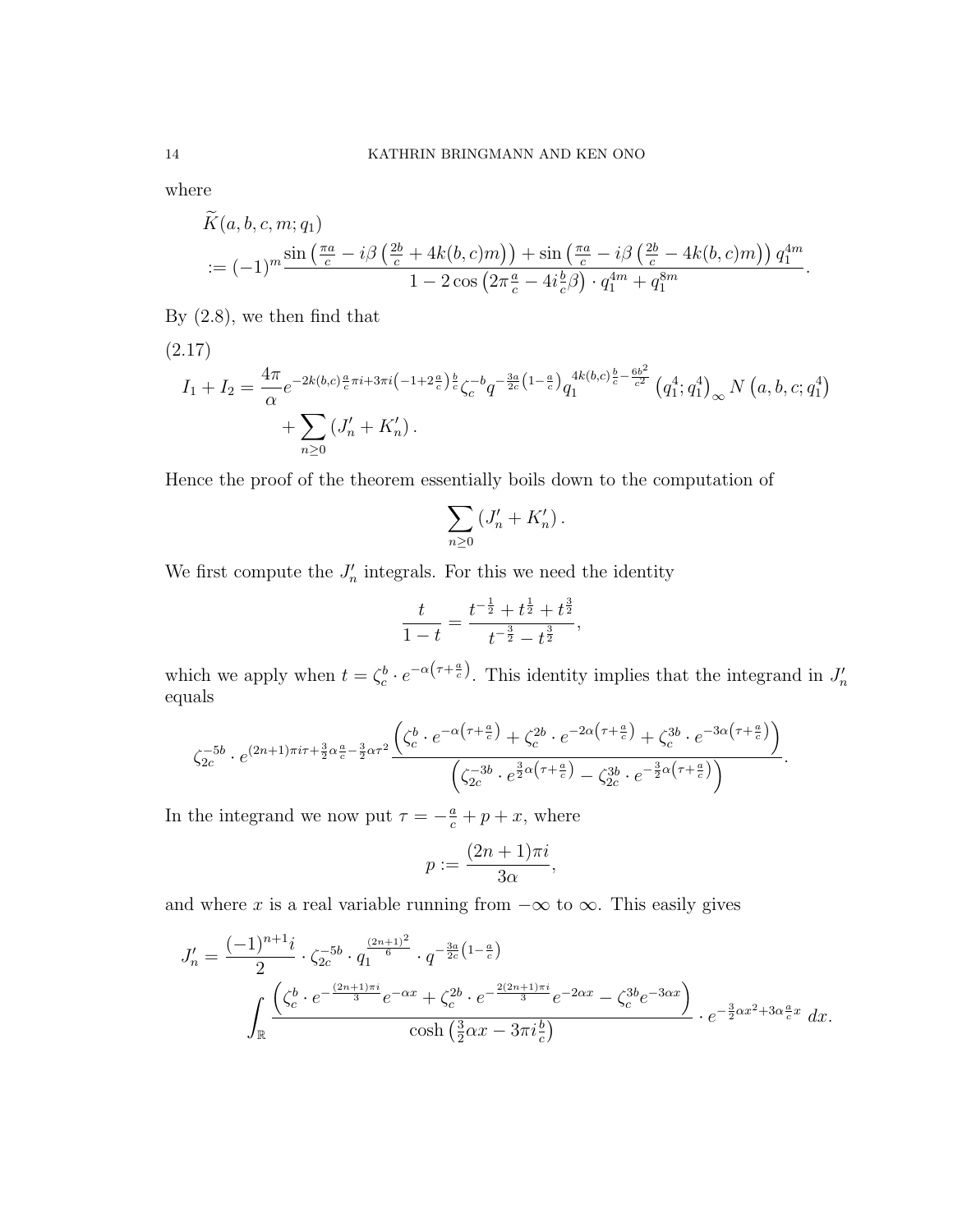In the same way, we obtain

$$
K'_{n} = \frac{(-1)^{n}i}{2} \cdot \zeta_{2c}^{-5b} q_1^{\frac{(2n+1)^{2}}{6}} q^{-\frac{3a}{2c}(1-\frac{a}{c})}
$$

$$
\int_{\mathbb{R}} \frac{\left(\zeta_c^{b} \cdot e^{\frac{(2n+1)\pi i}{3}} e^{-\alpha x} + \zeta_c^{2b} \cdot e^{\frac{2(2n+1)\pi i}{3}} e^{-2\alpha x} - \zeta_c^{3b} e^{-3\alpha x}\right)}{\cosh\left(\frac{3}{2}\alpha x - 3\pi i\frac{b}{c}\right)} \cdot e^{-\frac{3}{2}\alpha x^{2} + 3\alpha\frac{a}{c}x} dx.
$$

Since we have that

$$
\sin\left(\frac{(2n+1)\pi}{3}\right) = \sin\left(\frac{2(2n+1)\pi}{3}\right),\,
$$

for every integer  $n$  we obtain the expression

$$
J'_{n} + K'_{n} = (-1)^{n+1} \cdot \zeta_{2c}^{-5b} \cdot q_{1}^{\frac{(2n+1)^{2}}{6}} \cdot q^{-\frac{3a}{2c}(1-\frac{a}{c})} \cdot \sin\left(\frac{(2n+1)\pi}{3}\right)
$$

$$
\int_{\mathbb{R}} \frac{\left(\zeta_{c}^{b} \cdot e^{-\alpha x} + \zeta_{c}^{2b} \cdot e^{-2\alpha x}\right)}{\cosh\left(\frac{3}{2}\alpha x - 3\pi i\frac{b}{c}\right)} e^{-\frac{3}{2}\alpha x^{2} + 3\alpha \frac{a}{c}x} dx
$$

$$
= (-1)^{n+1} \cdot \zeta_{2c}^{-5b} \cdot q_{1}^{\frac{(2n+1)^{2}}{6}} \cdot q^{-\frac{3a}{2c}(1-\frac{a}{c})} \cdot \sin\left(\frac{(2n+1)\pi}{3}\right) J(a,b,c;\alpha).
$$

Now by Euler's identity

$$
2\sum_{n=0}^{\infty}(-1)^n\sin\left(\frac{(2n+1)\pi}{3}\right)q_1^{\frac{(2n+1)^2}{6}} = \sqrt{3}\cdot q_1^{\frac{1}{6}}\cdot\left(q_1^4;q_1^4\right)_{\infty},
$$

we find that

$$
\sum_{n=0}^{\infty} (J'_n + K'_n) = -\frac{\sqrt{3}}{2} \cdot \zeta_{2c}^{-5b} \cdot q_1^{\frac{1}{6}} \cdot q^{-\frac{3}{2}\frac{a}{c}\left(1-\frac{a}{c}\right)} \left(q_1^4; q_1^4\right)_{\infty} J(a, b, c; \alpha).
$$

This fact, combined with  $(2.11)$ ,  $(2.12)$ , and  $(2.17)$  then gives

$$
(q;q)_{\infty}M(a,b,c;q)
$$
  
=  $\frac{4\pi}{\alpha} \cdot e^{-2k(b,c)\frac{a}{c}\pi i + 3\pi i(-1+2\frac{a}{c})\frac{b}{c}} \cdot \zeta_c^{-b} \cdot q^{-\frac{3a}{2c}(1-\frac{a}{c})} \cdot q_1^{4k(b,c)\frac{b}{c}-\frac{6b^2}{c^2}} \cdot (q_1^4; q_1^4)_{\infty} \cdot N(a,b,c;q_1^4)$   

$$
-\frac{\sqrt{3}}{2} \cdot \zeta_{2c}^{-5b} \cdot q_1^{\frac{1}{6}} \cdot q^{-\frac{3}{2}\frac{a}{c}(1-\frac{a}{c})} \cdot (q_1^4; q_1^4)_{\infty} J(a,b,c;\alpha).
$$

By the transformation law for Dedekind's eta-function, it is straightforward to deduce that

$$
(q;q)_{\infty} = \sqrt{\frac{2\pi}{\alpha}} \cdot q^{-\frac{1}{24}} \cdot q_1^{\frac{1}{6}} (q_1^4; q_1^4)_{\infty},
$$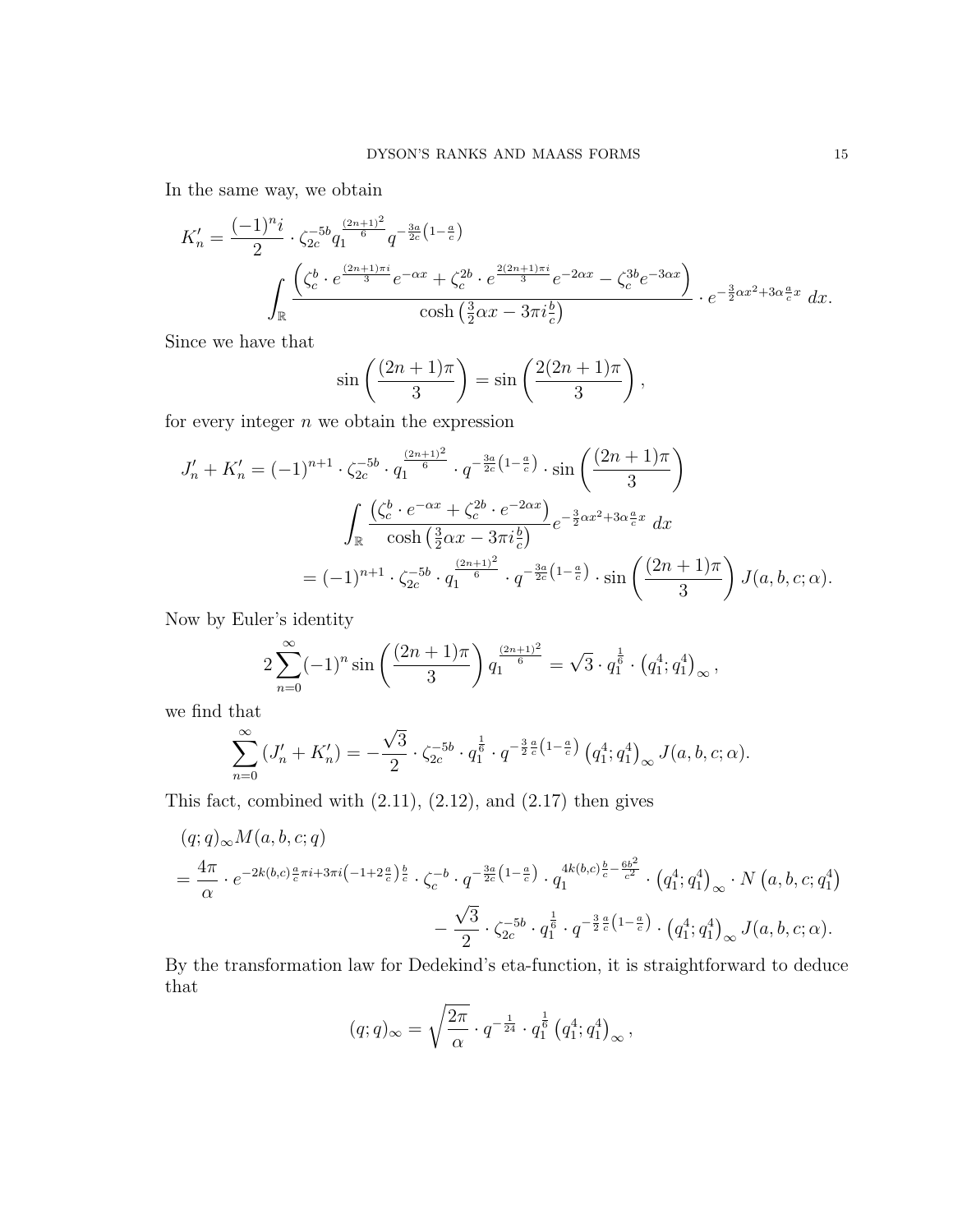from which the statement of the theorem follows easily.  $\Box$ 

2.3. An infinite family of vector valued Maass forms. It turns out that the transformations in Theorems 2.1 and 2.2 allow us to produce an infinite family of vector valued weight  $1/2$  weak Maass forms, one for every positive odd integer c. To this end, it suffices to determine the images of the components of these forms under the generators of  $SL_2(\mathbb{Z})$ :

$$
z \mapsto z+1
$$
 and  $z \mapsto -\frac{1}{z}$ .

If c is a positive odd integer, then for every pair of integers  $0 \le a, b < c$  define the functions

(2.18) 
$$
\mathcal{N}\left(\frac{a}{c};q\right) = \mathcal{N}\left(\frac{a}{c};z\right) := \csc\left(\frac{a\pi}{c}\right) \cdot q^{-\frac{1}{24}} \cdot N\left(\frac{a}{c};q\right),
$$

(2.19) 
$$
\mathcal{M}\left(\frac{a}{c};q\right) = \mathcal{M}\left(\frac{a}{c};z\right) := 2q^{\frac{3a}{2c}\cdot\left(1-\frac{a}{c}\right)-\frac{1}{24}}\cdot M\left(\frac{a}{c};q\right),
$$

$$
(2.20) \quad \mathcal{M}(a,b,c;q) = \mathcal{M}(a,b,c;z) := 2q^{\frac{3a}{2c} \cdot \left(1 - \frac{a}{c}\right) - \frac{1}{24}} \cdot M(a,b,c;q),
$$

(2.21)

$$
\mathcal{N}(a, b, c; q) = \mathcal{N}(a, b, c; z)
$$
  
:=  $4e^{-2\pi i \frac{a}{c}k(b,c) + 3\pi i \frac{b}{c}(\frac{2a}{c}-1)} \cdot \zeta_c^{-b} \cdot q^{\frac{b}{c}k(b,c) - \frac{3b^2}{2c^2} - \frac{1}{24}} \cdot N(a, b, c; q).$ 

Remark. Notice that a must be non-zero for the function  $\mathcal{N}\left(\frac{a}{c}\right)$  $\frac{a}{c}$ ; q).

Theorem 2.3. Suppose that c is a positive odd integer, and that a and b are integers for which  $0 \le a < c$  and  $0 < b < c$ .

(1) For all  $z \in \mathbb{H}$  we have

$$
\mathcal{N}\left(\frac{a}{c}; z+1\right) = \zeta_{24}^{-1} \cdot \mathcal{N}\left(\frac{a}{c}; z\right),
$$
\n
$$
\mathcal{N}(a, b, c; z+1) = \zeta_{2c}^{3b^2} \cdot \zeta_{24}^{-1} \cdot \mathcal{N}(a-b, b, c; z),
$$
\n
$$
\mathcal{M}\left(\frac{a}{c}; z+1\right) = \zeta_{2c}^{5a} \cdot \zeta_{2c^2}^{-3a^2} \cdot \zeta_{24}^{-1} \cdot \mathcal{M}(a, a, c; z),
$$
\n
$$
\mathcal{M}(a, b, c; z+1) = \zeta_{2c}^{5a} \cdot \zeta_{2c^2}^{-3a^2} \cdot \zeta_{24}^{-1} \cdot \mathcal{M}(a, a+b, c; z),
$$

where a is required to be non-zero in the first and third formula.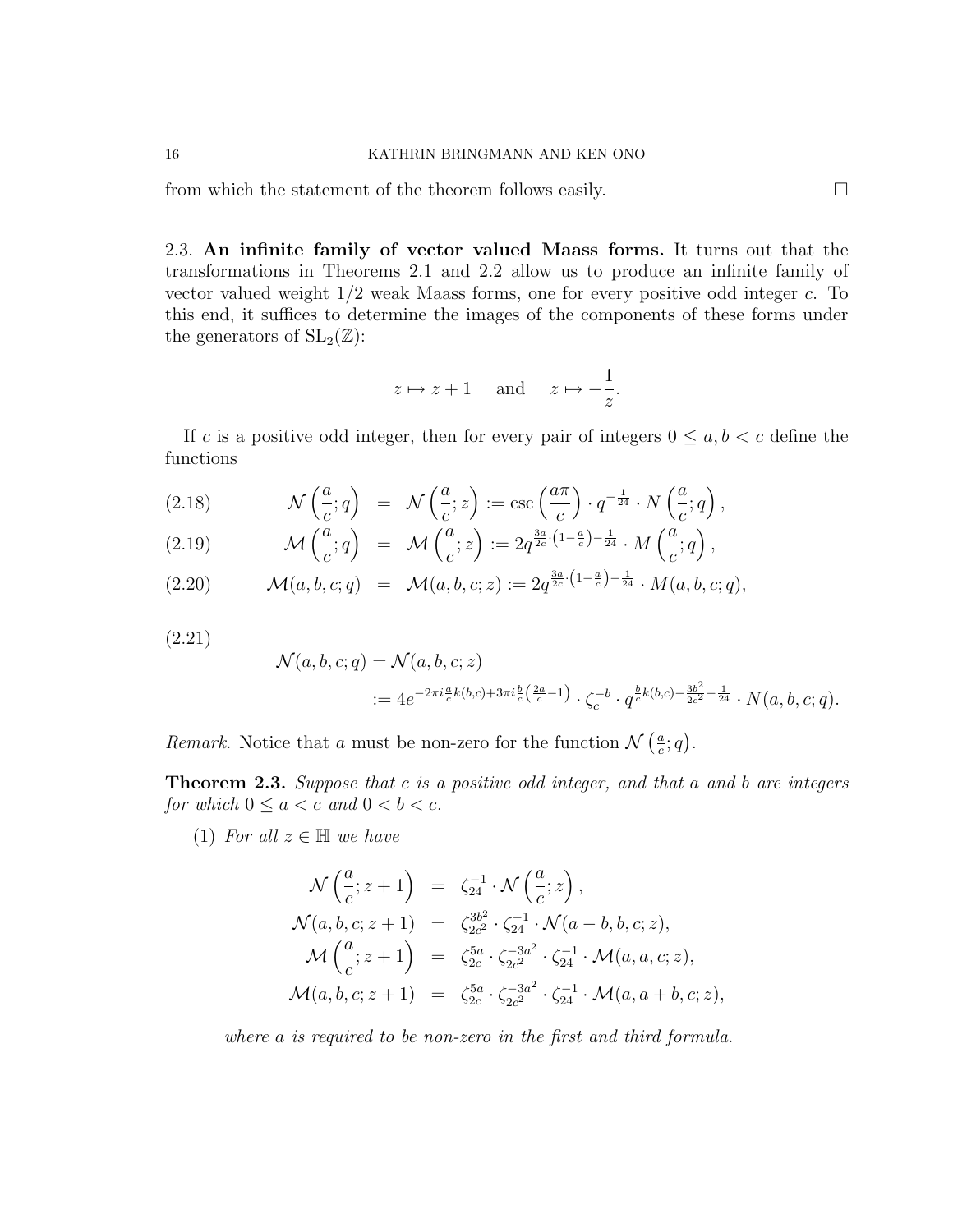(2) For all  $z \in \mathbb{H}$  we have

$$
\frac{1}{\sqrt{-iz}} \cdot \mathcal{N}\left(\frac{a}{c}; -\frac{1}{z}\right) = \mathcal{M}\left(\frac{a}{c}; z\right) + 2\sqrt{3}\sqrt{-iz} \cdot J\left(\frac{a}{c}; -2\pi iz\right),
$$
\n
$$
\frac{1}{\sqrt{-iz}} \cdot \mathcal{N}\left(a, b, c; -\frac{1}{z}\right) = \mathcal{M}(a, b, c; z) + \zeta_{2c}^{-5b}\sqrt{3}\sqrt{-iz} \cdot J(a, b, c; -2\pi iz),
$$
\n
$$
\frac{1}{\sqrt{-iz}} \cdot \mathcal{M}\left(\frac{a}{c}; -\frac{1}{z}\right) = \mathcal{N}\left(\frac{a}{c}; z\right) - \frac{2\sqrt{3}i}{z} \cdot J\left(\frac{a}{c}; \frac{2\pi i}{z}\right),
$$
\n
$$
\frac{1}{\sqrt{-iz}} \cdot \mathcal{M}\left(a, b, c; -\frac{1}{z}\right) = \mathcal{N}(a, b, c; z) - \zeta_{2c}^{-5b}\frac{\sqrt{3}i}{z} \cdot J\left(a, b, c; \frac{2\pi i}{z}\right),
$$

where a is required to be non-zero in the first and third formula.

Remark. Strictly speaking, the functions in Theorem 2.3 do not always have the property that their defining parameters lie in the interval  $[0, c)$ . For example, this occurs whenever  $a - b$  (resp.  $a + b$ ) is not in the interval [0, c). In such cases, one defines the corresponding functions in the obvious way, and then observes that the resulting functions equal, up to a precise root of unity, the corresponding functions where  $a - b$ (resp.  $a + b$ ) are replaced by their reduced residue classes modulo c. Lastly, the reader should recall the first remark after Theorem 2.2.

Proof of Theorem 2.3. The first claim follows from the definitions of the series. The second claim follows from Theorems 2.1 and 2.2 by letting  $\alpha = -2\pi i z$  and  $\frac{2\pi i}{z}$  $\Box$ 

#### 3. Weak Maass forms

Here we prove Theorems 1.1 and 3.4 using the results from the previous section. In Section 3.1, we explicitly construct the non-holomorphic and holomorphic parts of the functions  $D\left(\frac{a}{c}\right)$  $(\frac{a}{c}; z)$ , we derive their images under the generators of  $\Gamma_c$ , and we prove Theorem 1.1.

3.1. The Non-holomorphic and holomorphic parts of  $D\left(\frac{a}{c}\right)$  $(\frac{a}{c}; z)$ . Using Theorem 2.1, here we construct a weak Maass form of weight  $1/2$  using  $N\left(\frac{a}{c}\right)$  $(\frac{a}{c}; q)$ . The arguments we employ are analogous to those employed by Zwegers in his work on Ramanujan's mock theta functions (for example, see Section 3 of [35], or [36]).

We begin with the transformation formulas for the relevant series. As in the introduction, suppose that  $0 < a < c$  are integers. Define the vector valued function  $F\left(\frac{a}{c}\right)$  $\frac{a}{c}$ ; z) by

(3.1) 
$$
F\left(\frac{a}{c}; z\right) := \left(F_1\left(\frac{a}{c}; z\right), F_2\left(\frac{a}{c}; z\right)\right)^T = \left(\sin\left(\frac{\pi a}{c}\right) \mathcal{N}\left(\frac{a}{c}; \ell_c z\right), \sin\left(\frac{\pi a}{c}\right) \mathcal{M}\left(\frac{a}{c}; \ell_c z\right)\right)^T,
$$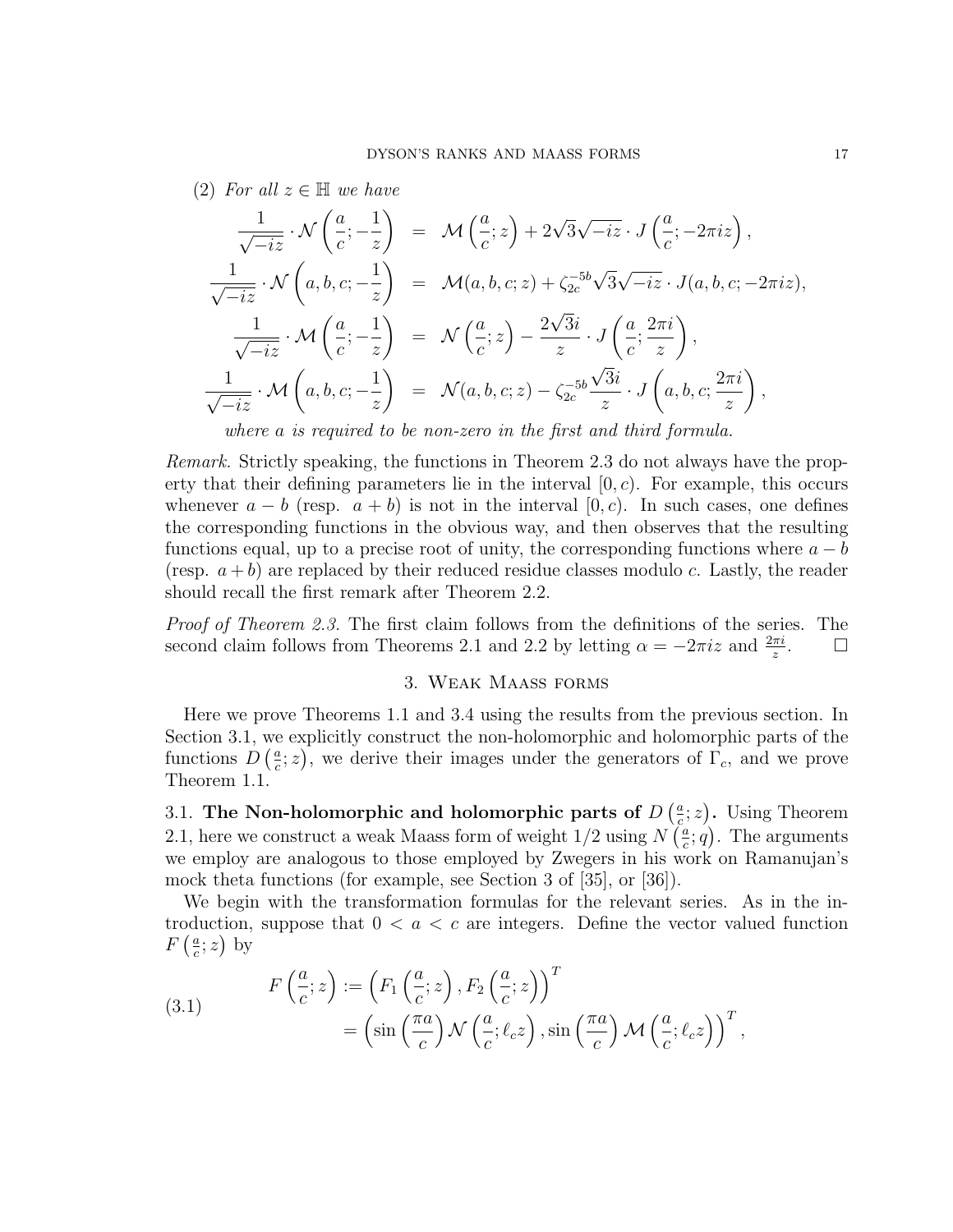where  $\ell_c := \text{lcm}(2c^2, 24)$ . Similarly, define the vector valued (non-holomorphic) function  $G\left(\frac{a}{c}\right)$  $\frac{a}{c}$ ; z) by

(3.2)  
\n
$$
G\left(\frac{a}{c}; z\right) = \left(G_1\left(\frac{a}{c}; z\right), G_2\left(\frac{a}{c}; z\right)\right)^T
$$
\n
$$
:= \left(2\sqrt{3}\sin\left(\frac{\pi a}{c}\right)\sqrt{-i\ell_c z} \cdot J\left(\frac{a}{c}; -2\pi i\ell_c z\right), \frac{2\sqrt{3}\sin\left(\frac{\pi a}{c}\right)}{i\ell_c z} \cdot J\left(\frac{a}{c}; \frac{2\pi i}{\ell_c z}\right)\right)^T.
$$

The transformations in Theorem 2.1 imply that these two vector valued functions are intertwined by the generators of  $\Gamma_c$ .

**Lemma 3.1.** Assume the notation and hypotheses above. For  $z \in \mathbb{H}$ , we have

$$
F\left(\frac{a}{c}; z+1\right) = F\left(\frac{a}{c}; z\right),
$$
  

$$
\frac{1}{\sqrt{-i\ell_c z}} \cdot F\left(\frac{a}{c}; -\frac{1}{\ell_c^2 z}\right) = \begin{pmatrix} 0 & 1 \\ 1 & 0 \end{pmatrix} \cdot F\left(\frac{a}{c}; z\right) + G\left(\frac{a}{c}; z\right).
$$

Proof. The first transformation law follows from the simple fact that both components of  $F\left(\frac{a}{c}\right)$  $(\frac{a}{c}; z)$  are given as series in q with integer exponents. The second transformation follows from Theorem 2.3.

The Mordell vector  $G\left(\frac{a}{c}\right)$  $(\frac{a}{c}; z)$  appearing in Lemma 3.1 may be interpreted in terms of period integrals of the theta function  $\Theta\left(\frac{a}{c}\right)$  $(\frac{a}{c}; \tau)$ . The next lemma makes this precise.

**Lemma 3.2.** Assume the notation and hypotheses above. For  $z \in \mathbb{H}$ , we have

$$
G\left(\frac{a}{c};z\right) = \frac{i\ell_c^{\frac{1}{2}}\sin\left(\frac{\pi a}{c}\right)}{\sqrt{3}} \int_0^{i\infty} \frac{\left((-i\ell_c \tau)^{-\frac{3}{2}}\Theta\left(\frac{a}{c};-\frac{1}{\ell_c \tau}\right),\Theta\left(\frac{a}{c};\ell_c \tau\right),\right)^T}{\sqrt{-i(\tau+z)}} d\tau.
$$

Proof. For brevity, we only prove the asserted formula for the first component of  $G\left(\frac{a}{c}\right)$  $(\frac{a}{c}; z)$ . The proof of the second component follows in the same way.

By analytic continuation, we may assume that  $z = it$  with  $t > 0$ . By a change of variables, using (2.5), we find that

$$
J\left(\frac{a}{c};\frac{2\pi}{\ell_c t}\right) = \ell_c t \cdot \int_0^\infty e^{-3\ell_c \pi t x^2} \cdot \frac{\cosh\left(\left(\frac{3a}{c} - 2\right) 2\pi x\right) + \cosh\left(\left(\frac{3a}{c} - 1\right) 2\pi x\right)}{\cosh(3\pi x)} dx.
$$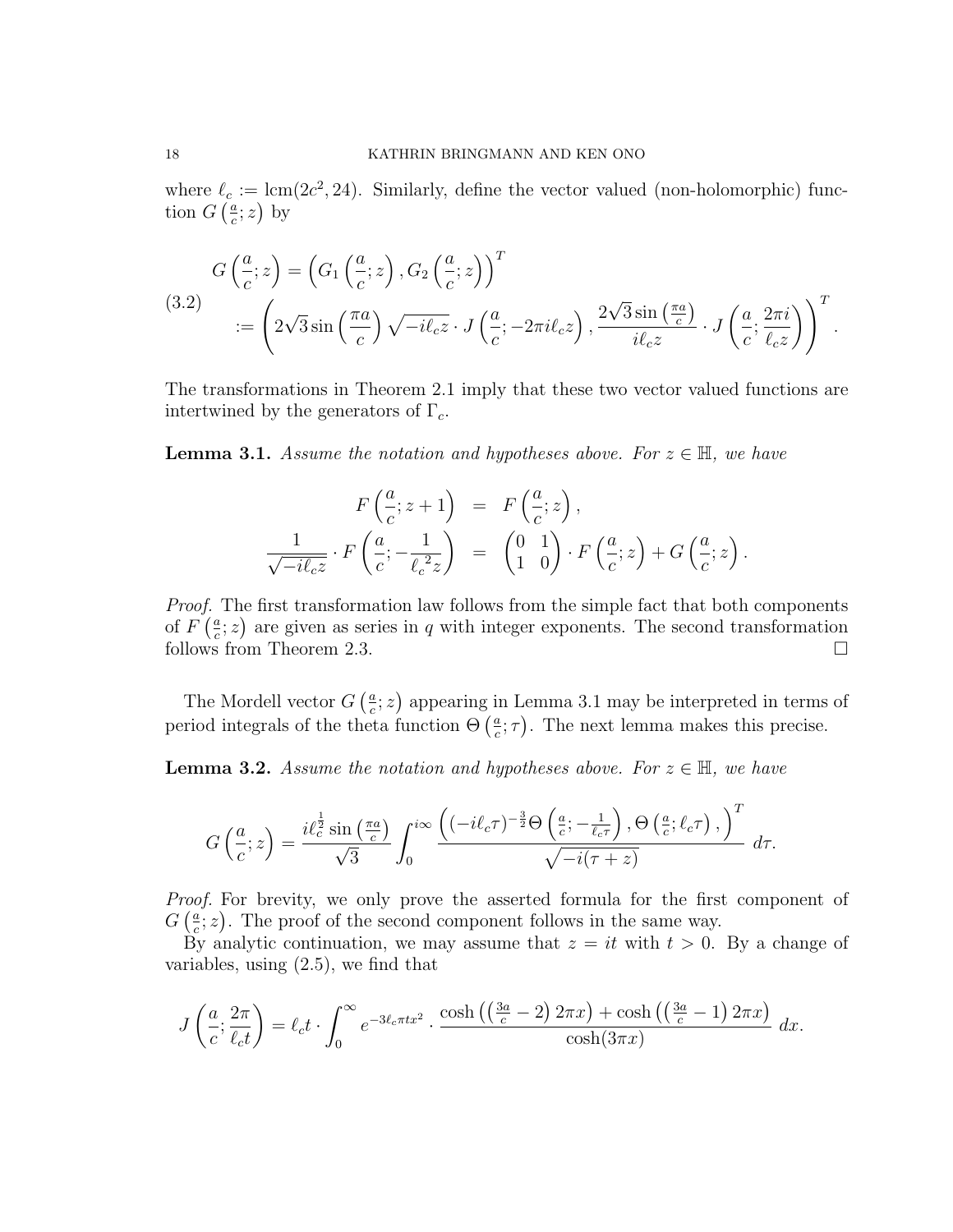Using the Mittag-Leffler theory of partial fraction decompositions (see e.g. [34] pages 134-136), a direct calculation shows that

$$
\frac{\cosh\left(\left(\frac{3a}{c}-2\right)2\pi x\right)+\cosh\left(\left(\frac{3a}{c}-1\right)2\pi x\right)}{\cosh(3\pi x)} = \frac{-i}{\sqrt{3}\pi} \sum_{n\in\mathbb{Z}} \frac{(-1)^n \sin\left(\frac{\pi a(6n+1)}{c}\right)}{x-i\left(n+\frac{1}{6}\right)} - \frac{i}{\sqrt{3}\pi} \sum_{n\in\mathbb{Z}} \frac{(-1)^n \sin\left(\frac{\pi a(6n+1)}{c}\right)}{-x-i\left(n+\frac{1}{6}\right)}.
$$

By introducing the extra term  $\frac{1}{i(n+\frac{1}{6})}$ , we just have to consider

$$
\int_{-\infty}^{\infty} e^{-3\pi \ell_c t x^2} \sum_{n \in \mathbb{Z}} (-1)^n \sin\left(\frac{\pi a (6n+1)}{c}\right) \left(\frac{1}{x - i\left(n + \frac{1}{6}\right)} + \frac{1}{i\left(n + \frac{1}{6}\right)}\right) dx.
$$

Since this expression is absolutely convergent, thanks to Lebesgue's Theorem of dominated convergence, we may interchange summation and integration to obtain

$$
J\left(\frac{a}{c};\frac{2\pi}{\ell_c t}\right) = \frac{-\ell_c it}{\sqrt{3}\pi} \sum_{n\in\mathbb{Z}} (-1)^n \sin\left(\frac{\pi a(6n+1)}{c}\right) \int_{-\infty}^{\infty} \frac{e^{-3\pi \ell_c t x^2}}{x - i\left(n + \frac{1}{6}\right)} dx.
$$

For all  $s \in \mathbb{R} \setminus \{0\}$ , we have the identity

$$
\int_{-\infty}^{\infty} \frac{e^{-\pi tx^2}}{x - is} dx = \pi is \int_{0}^{\infty} \frac{e^{-\pi us^2}}{\sqrt{u + t}} du
$$

(this follows since both sides are solutions of  $\left(-\frac{\partial}{\partial t} + \pi s^2\right) f(t) = \frac{\pi i s}{\sqrt{t}}$  and have the same limit 0 as  $t \mapsto \infty$  and hence are equal). Hence we may conclude that

$$
J\left(\frac{a}{c};\frac{2\pi}{\ell_c t}\right) = \frac{\ell_c t}{6\sqrt{3}} \sum_{n\in\mathbb{Z}} (-1)^n (6n+1) \sin\left(\frac{\pi a (6n+1)}{c}\right) \int_0^\infty \frac{e^{-\pi (n+1/6)^2 u}}{\sqrt{u+3\ell_c t}} du.
$$

Substituing  $u = -3\ell_c i\tau$ , and interchanging summation and integration (which is allowed by Lebesgue's Theorem of dominated convergence) gives

$$
J\left(\frac{a}{c};\frac{2\pi}{\ell_c t}\right) = \frac{-it\ell_c^{\frac{3}{2}}}{6} \int_0^{i\infty} \frac{\sum_{n\in\mathbb{Z}} (-1)^n (6n+1) \sin\left(\frac{\pi a (6n+1)}{c}\right) e^{3\pi i \ell_c \tau \left(n+\frac{1}{6}\right)^2}}{\sqrt{-i(\tau+it)}} d\tau.
$$

Now the claim follows since one can easily see that the sum over  $n$  coincides with definition  $(1.7)$ .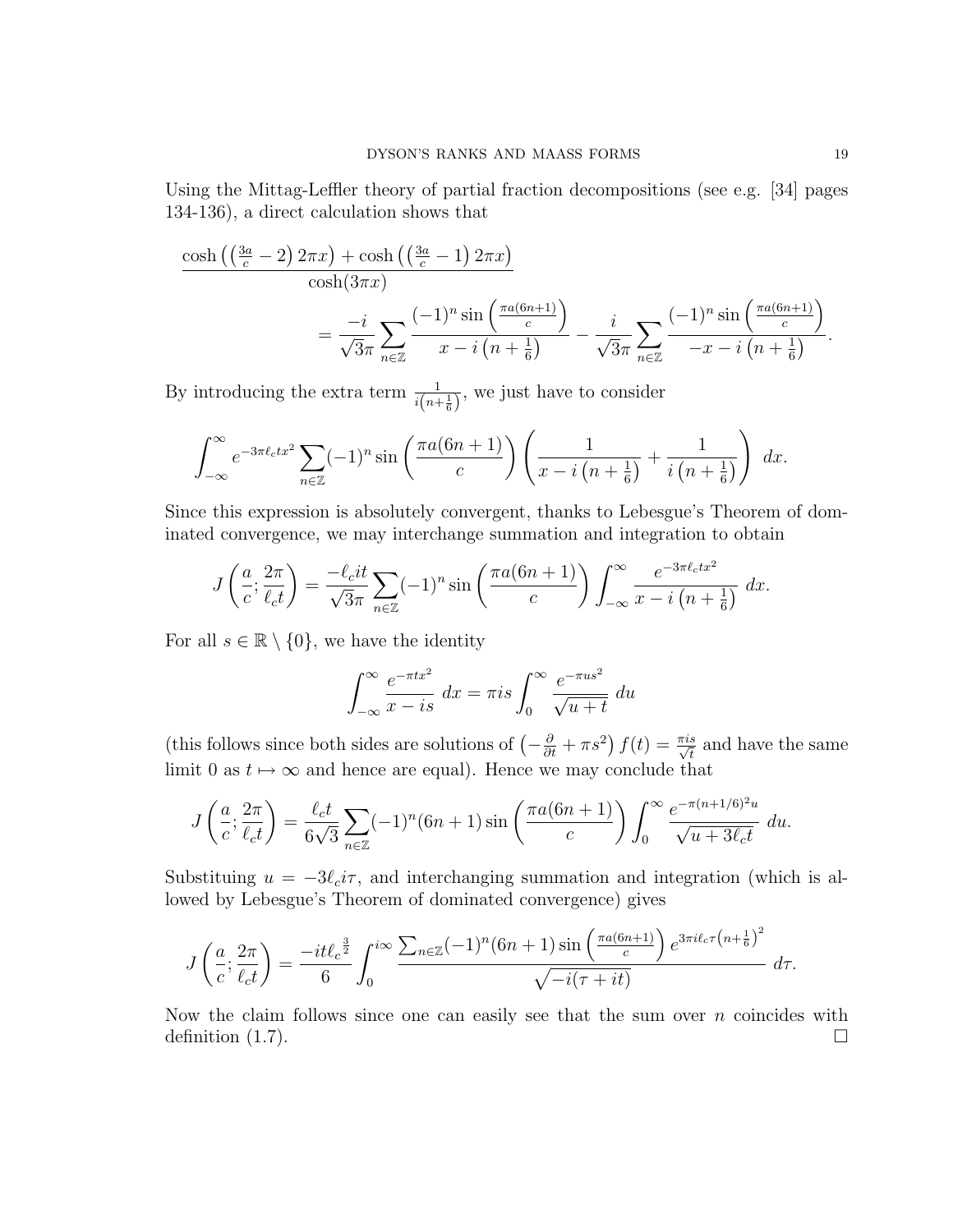To prove Theorem 1.1, we must determine the necessary modular transformation properties of the vector

(3.3)  
\n
$$
S\left(\frac{a}{c}; z\right) = \left(S_1\left(\frac{a}{c}; z\right), S_2\left(\frac{a}{c}; z\right)\right)
$$
\n
$$
:= \frac{-i \sin\left(\frac{\pi a}{c}\right) \ell_c^{\frac{1}{2}}}{\sqrt{3}} \int_{-\bar{z}}^{i\infty} \frac{\left(\Theta\left(\frac{a}{c}; \ell_c \tau\right), (-i\ell_c \tau)^{-\frac{3}{2}} \Theta\left(\frac{a}{c}; -\frac{1}{\ell_c \tau}\right)\right)^T}{\sqrt{-i(\tau + z)}} d\tau.
$$

Since  $\Theta\left(\frac{a}{c}\right)$  $(\frac{a}{c}; \ell_c z)$  is a cusp form, the integral above is absolutely convergent. The next lemma shows that  $S\left(\frac{a}{c}\right)$  $(\frac{a}{c}; z)$  satisfies the same transformations as  $F\left(\frac{a}{c}\right)$  $\frac{a}{c}$ ; z).

**Lemma 3.3.** Assume the notation and hypotheses above. For  $z \in \mathbb{H}$ , we have

$$
S\left(\frac{a}{c}; z+1\right) = S\left(\frac{a}{c}; z\right),
$$
  

$$
\frac{1}{\sqrt{-i\ell_c z}} \cdot S\left(\frac{a}{c}; -\frac{1}{\ell_c^2 z}\right) = \begin{pmatrix} 0 & 1\\ 1 & 0 \end{pmatrix} \cdot S\left(\frac{a}{c}; z\right) + G\left(\frac{a}{c}; z\right).
$$

*Proof.* Using the Fourier expansion of  $\Theta$  ( $\frac{a}{c}$  $(\frac{a}{c}; z)$ , one easily sees that

$$
S_1\left(\frac{a}{c}; z+1\right) = S_1\left(\frac{a}{c}; z\right).
$$

Using classical facts about theta functions (for example, see equations  $(2.4)$  and  $(2.5)$ ) of [30]), we also have that

$$
S_2\left(\frac{a}{c}; z+1\right) = S_2\left(\frac{a}{c}; z\right).
$$

Hence, it suffices to prove the second transformation law. We directly compute

$$
\frac{1}{\sqrt{-i\ell_c z}} \cdot S\left(\frac{a}{c}; -\frac{1}{\ell_c^2 z}\right)
$$
\n
$$
= \frac{i \sin\left(\frac{\pi a}{c}\right) \ell_c^{\frac{1}{2}}}{\sqrt{3}\sqrt{-i\ell_c z}} \int_{\frac{1}{\ell_c^2 z}}^{i\infty} \frac{\left(\Theta\left(\frac{a}{c}; \ell_c \tau\right), (-i\ell_c \tau)^{-\frac{3}{2}} \Theta\left(\frac{a}{c}; -\frac{1}{\ell_c \tau}\right)\right)^T}{\sqrt{-i\left(\tau - \frac{1}{\ell_c^2 z}\right)}} d\tau.
$$

By making the change of variable  $\tau \mapsto -\frac{1}{\ell_c^2 \tau}$ , we obtain

$$
\frac{1}{\sqrt{-i\ell_c z}} \cdot S\left(\frac{a}{c}; -\frac{1}{\ell_c^2 z}\right)
$$
\n
$$
= \frac{i \sin\left(\frac{\pi a}{c}\right) \ell_c^{\frac{1}{2}}}{\sqrt{3}} \int_0^{-\bar{z}} \frac{\left((-i\ell_c \tau)^{-\frac{3}{2}} \Theta\left(\frac{a}{c}; -\frac{1}{\ell_c \tau}\right), \Theta\left(\frac{a}{c}, \ell_c \tau\right)\right)^T}{\sqrt{-i\left(\tau + z\right)}} d\tau.
$$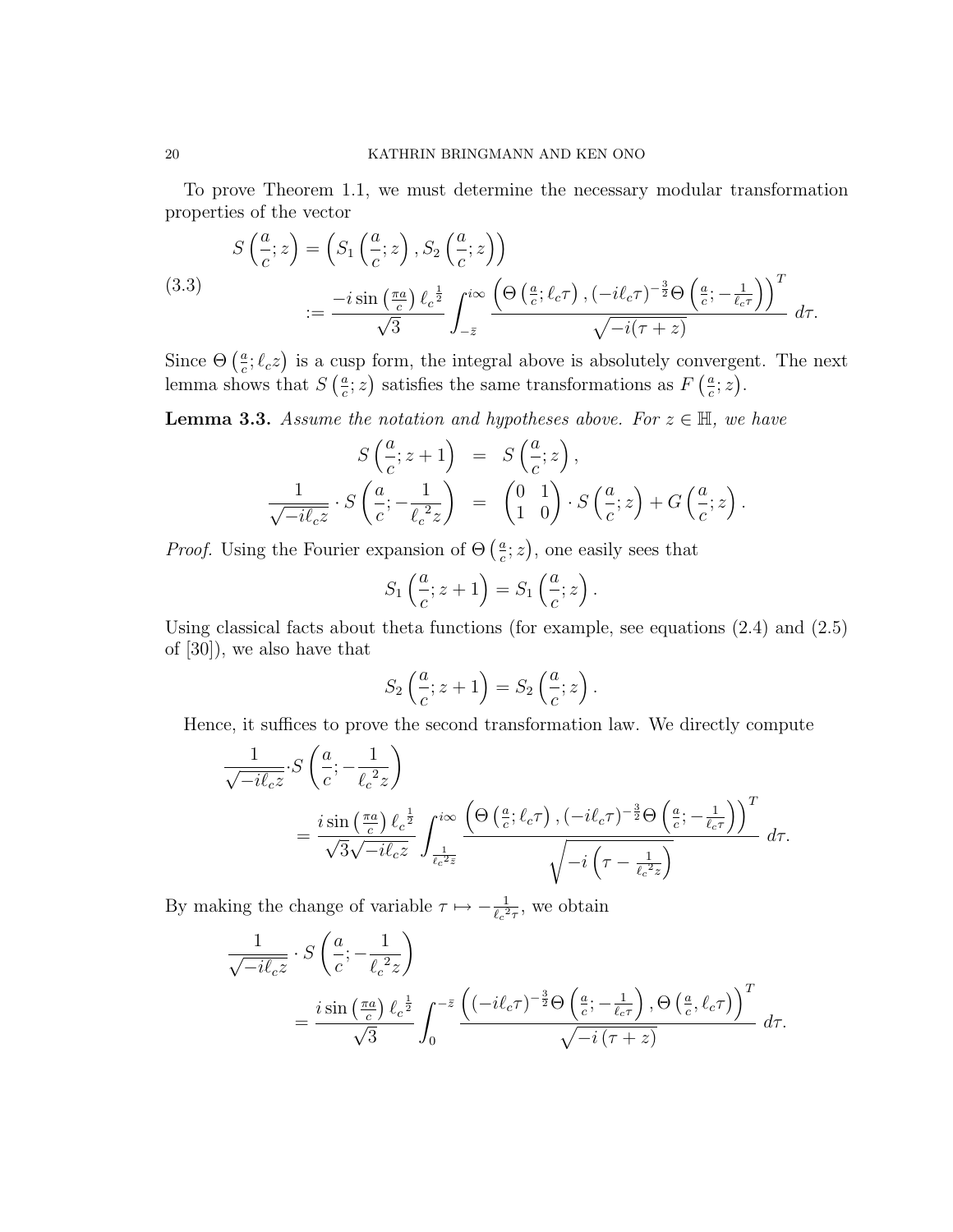Consequently, we obtain the desired conclusion

$$
\frac{1}{\sqrt{-i\ell_c z}} \cdot S\left(\frac{a}{c}; -\frac{1}{\ell_c^2 z}\right) - \begin{pmatrix} 0 & 1 \\ 1 & 0 \end{pmatrix} \cdot S\left(\frac{a}{c}; z\right)
$$
\n
$$
= \frac{i \sin\left(\frac{\pi a}{c}\right) \ell_c^{\frac{1}{2}}}{\sqrt{3}} \int_0^{i\infty} \frac{\left((-i\ell_c \tau)^{-\frac{3}{2}} \Theta\left(\frac{a}{c}; -\frac{1}{\ell_c \tau}\right), \Theta\left(\frac{a}{c}; \ell_c \tau\right)\right)^T}{\sqrt{-i(\tau + z)}} d\tau = G\left(\frac{a}{c}; z\right).
$$

*Proof of Theorem 1.1.* Using  $(2.1)$ ,  $(2.4)$ ,  $(2.18)$ , and  $(3.1)$ , we find that we have already determined the transformation laws satisfied by  $D\left(\frac{a}{c}\right)$  $(\frac{a}{c}; z)$ . Since we have

$$
\begin{pmatrix} 1 & 0 \ \ell_c^2 & 1 \end{pmatrix} = \begin{pmatrix} 0 & 1 \ -\ell_c^2 & 0 \end{pmatrix} \begin{pmatrix} 1 & -1 \ 0 & 1 \end{pmatrix} \begin{pmatrix} 0 & -\frac{1}{\ell_c^2} \\ 1 & 0 \end{pmatrix},
$$

where the first and third matrices on the right provide the same Möbius transformation on  $\mathbb{H}$ , the transformation laws for  $D\left(\frac{a}{c}\right)$  $(\frac{a}{c}; z)$  follow from Lemma 3.1 and Lemma 3.3.

Now we show that  $D\left(\frac{a}{c}\right)$  $(\frac{a}{c}; z)$  is annihilated by

$$
\Delta_{\frac{1}{2}} = -y^2 \left( \frac{\partial^2}{\partial x^2} + \frac{\partial^2}{\partial y^2} \right) + \frac{iy}{2} \left( \frac{\partial}{\partial x} + i \frac{\partial}{\partial y} \right) = -4y^{\frac{3}{2}} \frac{\partial}{\partial z} \sqrt{y} \frac{\partial}{\partial \bar{z}}.
$$

Since  $q^{-\frac{\ell_c}{24}}R(\zeta_b^a; q^{\ell_c})$  is a holomorphic function in z, we get

$$
\frac{\partial}{\partial \bar{z}}\left(D\left(\frac{a}{c};z\right)\right)=-\frac{\partial}{\partial \bar{z}}\left(S_1\left(\frac{a}{c};z\right)\right)=\frac{\sin\left(\frac{\pi a}{c}\right)}{\sqrt{6y}}\cdot\Theta\left(\frac{a}{c};-\ell_c\bar{z}\right).
$$

Hence, we find that  $\sqrt{y} \frac{\partial}{\partial y}$  $\frac{\partial}{\partial \bar{z}}\left(D\left(\frac{a}{c}\right.\right)$  $(\frac{a}{c}; z)$ ) is anti-holomorphic, and so

$$
\frac{\partial}{\partial z} \sqrt{y} \frac{\partial}{\partial \bar{z}} \left( D\left(\frac{a}{c}; z\right) \right) = 0.
$$

To complete the proof, it suffices to show that  $D\left(\frac{a}{c}\right)$  $(\frac{a}{c}; z)$  has at most linear exponential growth at cusps. The period integral  $S_1\left(\frac{a}{c}\right)$  $(\frac{a}{c}; z)$  is convergent since  $\Theta\left(\frac{a}{c}\right)$  $\frac{a}{c}$ ;  $\ell_c \tau$ ) is a weight  $3/2$  cusp form (for example, see Section 2 of [30]). This fact, combined with the transformation laws in Theorems 1.1 and 1.2, allow us to conclude that  $D\left(\frac{a}{c}\right)$  $\frac{a}{c}$ ; z) has at most linear exponential growth at cusps.

3.2. Vector valued weak Maass forms of weight  $1/2$ . Theorem 1.1 is a hint of a more general modular transformation law which holds for larger groups than  $\Gamma_c$ . Using Theorem 2.3, here we produce an infinite family of vector valued weak Maass forms for  $SL_2(\mathbb{Z})$ .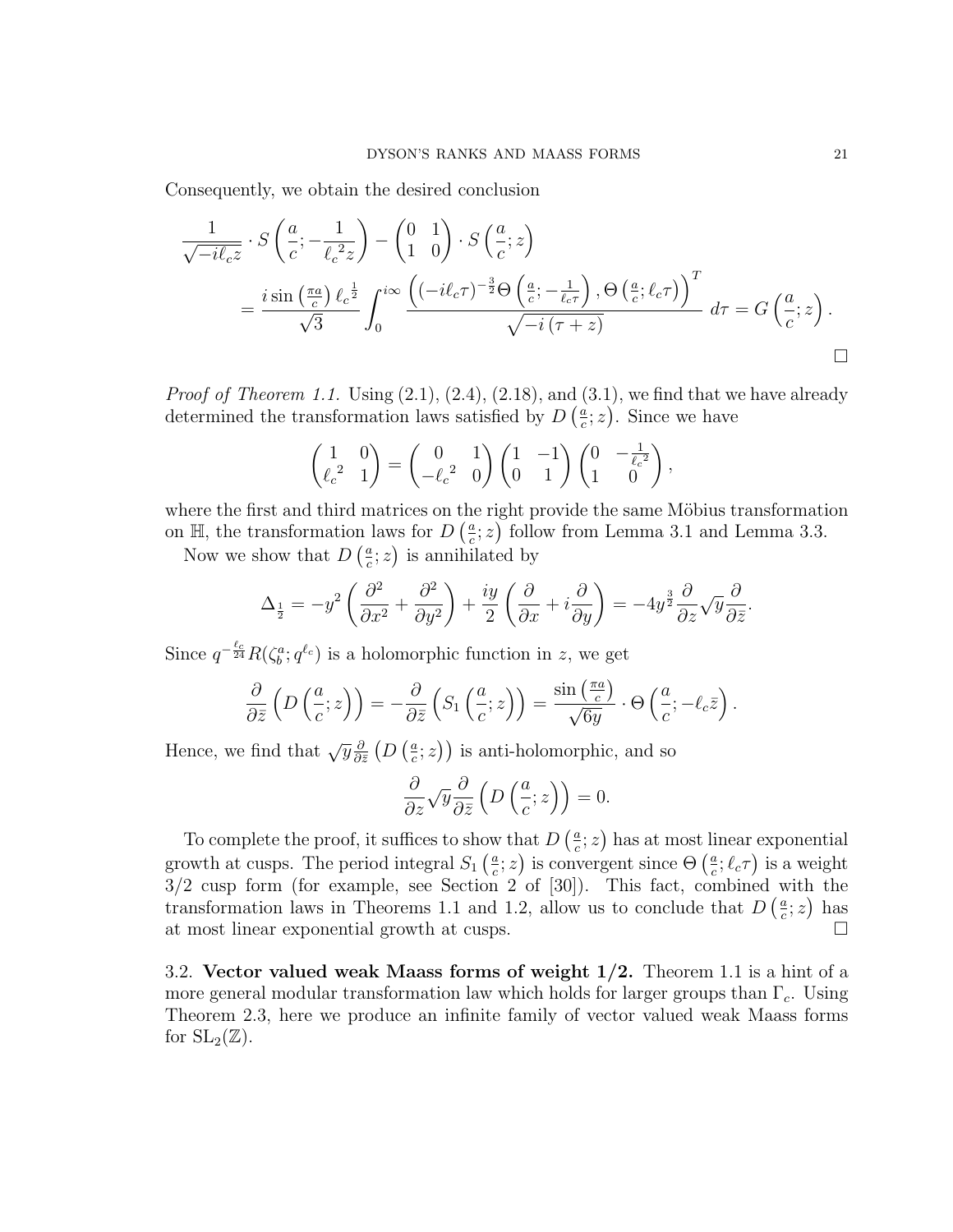Suppose that c is a positive odd integer. For integers  $0 \le a < c$  and  $0 < b < c$ , define the functions

(3.4) 
$$
T_1\left(\frac{a}{c};z\right) := -\frac{i}{\sqrt{3}}\int_{-\bar{z}}^{i\infty} \frac{\theta\left(\frac{a}{c};\tau\right)}{\sqrt{-i(\tau+z)}} d\tau,
$$

(3.5) 
$$
T_2\left(\frac{a}{c};z\right) := -\frac{i}{\sqrt{3}}\int_{-\bar{z}}^{i\infty} \frac{(-i\tau)^{-\frac{3}{2}}\theta\left(\frac{a}{c};-\frac{1}{\tau}\right)}{\sqrt{-i(\tau+z)}} d\tau,
$$

(3.6) 
$$
T_1(a, b, c; z) := -\frac{\zeta_{2c}^{-5b}}{2\sqrt{3}} \int_{-\bar{z}}^{i\infty} \frac{\theta(a, b, c; \tau)}{\sqrt{-i(\tau + z)}} d\tau,
$$

(3.7) 
$$
T_2(a, b, c; z) := -\frac{\zeta_{2c}^{-5b}}{2\sqrt{3}} \int_{-\bar{z}}^{i\infty} \frac{(-i\tau)^{-\frac{3}{2}} \theta(a, b, c; -\frac{1}{\tau})}{\sqrt{-i(\tau + z)}} d\tau.
$$

If we let  $t_c := \text{lcm}(c, 6)$ , then define  $\Theta(a, b, c; \tau)$  by (3.8)

$$
\Theta(a, b, c; \tau) := \sum_{m \pmod{t_c}} (-1)^m \sin\left(\frac{\pi}{3}(2m+1)\right) e^{2\pi i m \frac{a}{c}} \cdot \theta\left(2cm + 6b + c, 2ct_c; \frac{\tau}{24c^2}\right).
$$

Recall that the theta functions  $\theta(\alpha, \beta; \tau)$  are defined by (1.8). Using this notation, define the following functions

(3.9) 
$$
\mathcal{G}_1\left(\frac{a}{c};z\right) := \mathcal{N}\left(\frac{a}{c};z\right) - T_1\left(\frac{a}{c};z\right),
$$

(3.10) 
$$
\mathcal{G}_2\left(\frac{a}{c};z\right) := \mathcal{M}\left(\frac{a}{c};z\right) - T_2\left(\frac{a}{c};z\right),
$$

(3.11) 
$$
\mathcal{G}_1(a, b, c; z) := \mathcal{N}(a, b, c; z) - T_1(a, b, c; z),
$$

(3.12) 
$$
\mathcal{G}_2(a, b, c; z) := \mathcal{M}(a, b, c; z) - T_2(a, b, c; z).
$$

These functions constitute a vector valued weak Maass form of weight 1/2. Here we recall this notion more precisely. A vector valued weak Maass form of weight k for  $SL_2(\mathbb{Z})$  is any finite set of smooth functions, say  $v_1(z), \ldots, v_m(z) : \mathbb{H} \to \mathbb{C}$ , which satisfy the following:

(1) If  $1 \leq n_1 \leq m$  and  $A =$  $\begin{pmatrix} a & b \\ c & d \end{pmatrix} \in SL_2(\mathbb{Z})$ , then there is a root of unity  $\epsilon(A, n_1)$ and an index  $1\leq n_2\leq m$  for which

$$
v_{n_1}(Az) = \epsilon(A, n_1)(cz + d)^k v_{n_2}(z)
$$

for all  $z \in \mathbb{H}$ .

(2) For each  $1 \le n \le m$  we have that  $\Delta_k v_n = 0$ .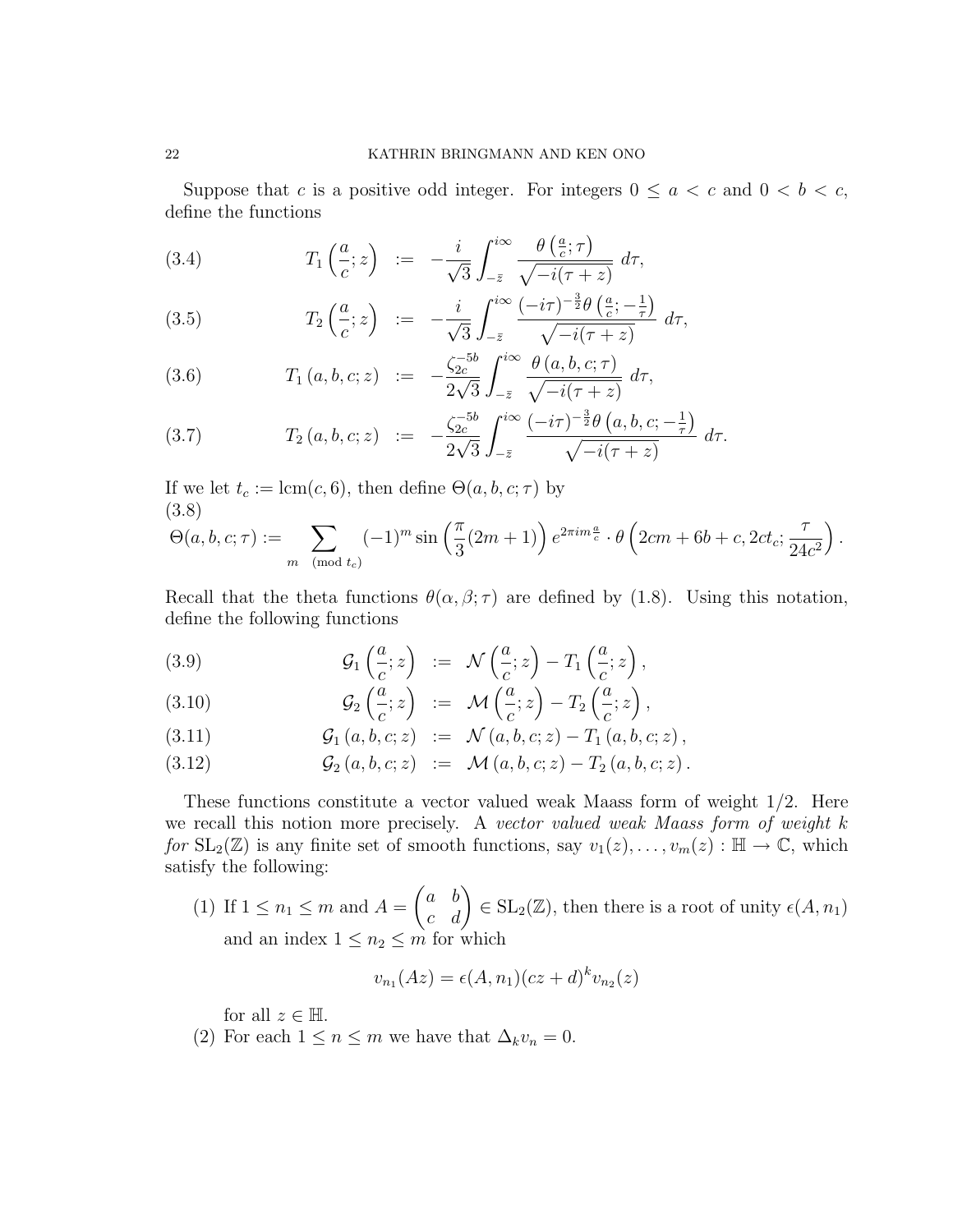If c is a positive odd integer, then let  $V_c$  be the "vector" of functions defined by

$$
V_c := \left\{ \mathcal{G}_1\left(\frac{a}{c}; z\right), \mathcal{G}_2\left(\frac{a}{c}; z\right) : \text{ with } 0 < a < c \right\}
$$
  

$$
\bigcup \left\{ \mathcal{G}_1(a, b, c; z), \mathcal{G}_2(a, b, c; z) : (a, b) \text{ with } 0 \le a < c \text{ and } 0 < b < c \right\}.
$$

**Theorem 3.4.** Assume the notation above. If c is a positive odd integer, then  $V_c$  is a vector valued weak Maass form of weight  $1/2$  for the full modular group  $SL_2(\mathbb{Z})$ .

Sketch of the proof. The proof of Theorem 3.4 follows along the lines of the proof of Theorem 1.1. Therefore, for brevity here we simply provide a sketch of the proof and make key observations.

As in the proof of Lemma 3.2, one first shows that

$$
\frac{2\sqrt{3}}{iz} \cdot J\left(\frac{a}{c}; \frac{2\pi i}{z}\right) = \frac{i}{\sqrt{3}} \int_0^{i\infty} \frac{\Theta\left(\frac{a}{c}; \tau\right)}{\sqrt{-i(\tau + z)}} d\tau,
$$
  
\n
$$
2\sqrt{3}\sqrt{-iz} \cdot J\left(\frac{a}{c}; -2\pi iz\right) = \frac{i}{\sqrt{3}} \int_0^{i\infty} \frac{(-i\tau)^{-\frac{3}{2}}\Theta\left(\frac{a}{c}; -\frac{1}{\tau}\right)}{\sqrt{-i(\tau + z)}} d\tau,
$$
  
\n
$$
\frac{\zeta_{2c}^{-5b}\sqrt{3}}{iz} \cdot J\left(a, b, c; \frac{2\pi i}{z}\right) = \frac{\zeta_{2c}^{-5b}}{6c} \int_0^{i\infty} \frac{\Theta\left(a, b, c; \tau\right)}{\sqrt{-i(\tau + z)}} d\tau,
$$
  
\n
$$
\zeta_{2c}^{-5b}\sqrt{3}\sqrt{-iz} \cdot J\left(a, b, c; -2\pi iz\right) = \frac{\zeta_{2c}^{-5b}}{6c} \int_0^{i\infty} \frac{(-i\tau)^{-\frac{3}{2}}\Theta\left(a, b, c; -\frac{1}{\tau}\right)}{\sqrt{-i(\tau + z)}} d\tau.
$$

Arguing as in the proof of Lemma 3.3, one then establishes that the functions  $T_i$  satisfy the same transformation laws under the generators of  $SL_2(\mathbb{Z})$  as the corresponding functions N and M appearing in (3.9)-(3.12). That the functions  $\mathcal{G}_1$  and  $\mathcal{G}_2$  satisfy suitable transformation laws under  $SL_2(\mathbb{Z})$  follows easily from the "closure" of the formulas in Theorem 2.3.

To complete the proof, it suffices to show that each component is annihilated by the weight 1/2 hyperbolic Laplacian  $\Delta_{\frac{1}{2}}$ , and satisfies the required growth conditions at the cusps. These facts follow *mutatis mutandis* as in the proof of Theorem 1.1.  $\Box$ 

Sketch of the Proof of Theorem 1.2. By Theorem 3.4, the transformation laws of the components of the given vector valued weak Maass forms are completely determined under all of  $SL_2(\mathbb{Z})$ . Observe that  $D\left(\frac{a}{c}\right)$  $(\frac{a}{c}; z)$  is the image of  $\mathcal{G}_1(\frac{a}{c})$  $(\frac{a}{c}; z)$  by letting  $z \rightarrow$  $\ell_c$ z. Therefore, the modular transformation properties of D $\left(\frac{a}{c}\right)$  $(\frac{a}{c}; z)$  are inherited by the modularity properties of  $\Theta\left(\frac{a}{c}\right)$  $\frac{a}{c}$ ;  $\ell_c \tau$ ) when applied to the definition of  $S_1$  ( $\frac{a}{c}$ )  $\frac{a}{c}$ ; z). By Proposition 2.1 of [30], it is known that  $\Theta\left(\frac{a}{c}\right)$  $(\frac{a}{c}; \ell_c \tau)$  is on  $\Gamma_1(144 f_c^2 \ell_c)$ , and the result follows.  $\square$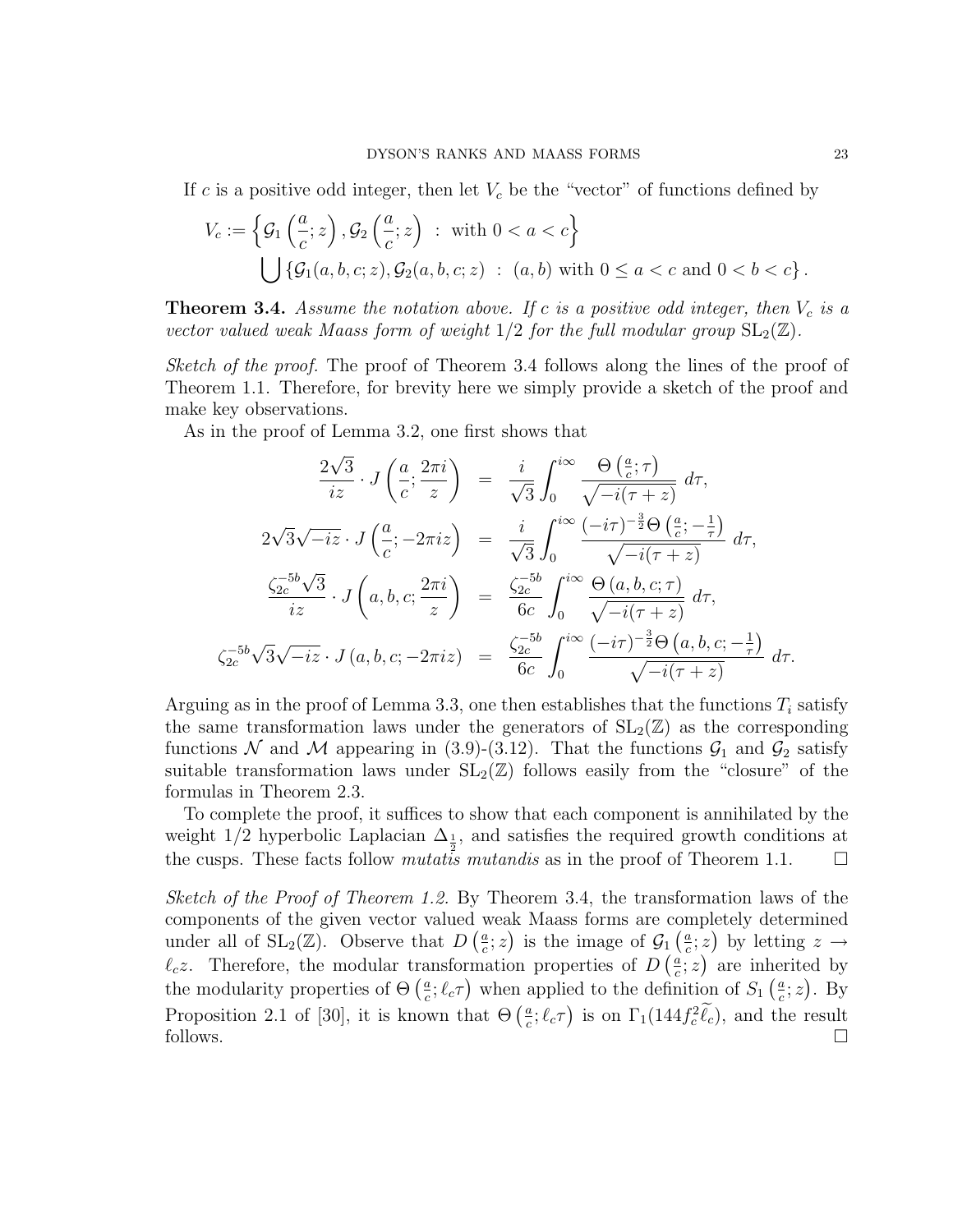Remark. The phenomenon above where the modularity properties of a theta function imply the modular transformation laws of a Maass form was first observed by Hirzebruch and Zagier [21]. In their work, the period integral of the classical Jacobi theta function  $\theta(\tau) = \sum_{n \in \mathbb{Z}} e^{2\pi i n^2 \tau}$  is the non-holomorphic part of their  $\Gamma_0(4)$  weight 3/2 Maass form  $\mathcal{F}(z)$ . The modularity in Theorem 1.2 follows *mutatis mutandis* (see page 92 of [21]).

3.3. Proof of Theorem 1.3. Now we use Theorems 1.1 and 1.2 to prove Theorem 1.3. If  $0 \le r < t$  are integers, then we begin by claiming that

(3.13) 
$$
\sum_{n=0}^{\infty} N(r, t; n) q^n = \frac{1}{t} \sum_{n=0}^{\infty} p(n) q^n + \frac{1}{t} \sum_{j=1}^{t-1} \zeta_t^{-rj} \cdot R(\zeta_t^j; q).
$$

There is just one partition of 0, the empty partition. We define its rank to be 0. Since we have

$$
\sum_{n=0}^{\infty} p(n)q^n = R(1;q),
$$

it follows that the right hand side of (3.13) is

$$
\frac{1}{t}\sum_{j=0}^{t-1}\zeta_t^{-rj}\cdot R(\zeta_t^j;q).
$$

Therefore the *n*th coefficient of this series, say  $a(n)$ , is given by

$$
a(n) = \frac{1}{t} \sum_{j=0}^{t-1} \zeta_i^{-rj} \sum_{m=-\infty}^{\infty} \zeta_i^{mj} N(m,n) = \frac{1}{t} \sum_{m=-\infty}^{\infty} N(m,n) \sum_{j=0}^{t-1} \zeta_i^{(m-r)j}.
$$

Equation (3.13) follows since the inner sum is t if  $m \equiv r \pmod{t}$ , and is 0 otherwise. By Theorems 1.1, 1.2, and  $(3.13)$ , we obtain

$$
\sum_{n=0}^{\infty} \left( N(r,t;n) - \frac{p(n)}{t} \right) q^{\ell+n-\frac{\ell_t}{24}} = \frac{1}{t} \sum_{j=1}^{t-1} \zeta_t^{-rj} S_1 \left( \frac{j}{t}; z \right) + \frac{1}{t} \sum_{j=1}^{t-1} \zeta_t^{-rj} D \left( \frac{j}{t}; z \right).
$$

Theorem 1.3 follows since each  $S_1\left(\frac{j}{t}\right)$  $(\frac{i}{t}; z)$  is non-holomorphic.

#### 4. Ramanujan congruences for ranks

Here we use Theorem 1.2 to prove that many of Dyson's partition functions satisfy Ramanujan-type congruences. To prove this, we first show that "sieved" generating functions are indeed already weakly holomorphic modular forms. This observation is the content of Theorem 1.4. Armed with this observation, it is not difficult to prove Theorem 1.5. The proof is a generalization of an argument employed by the second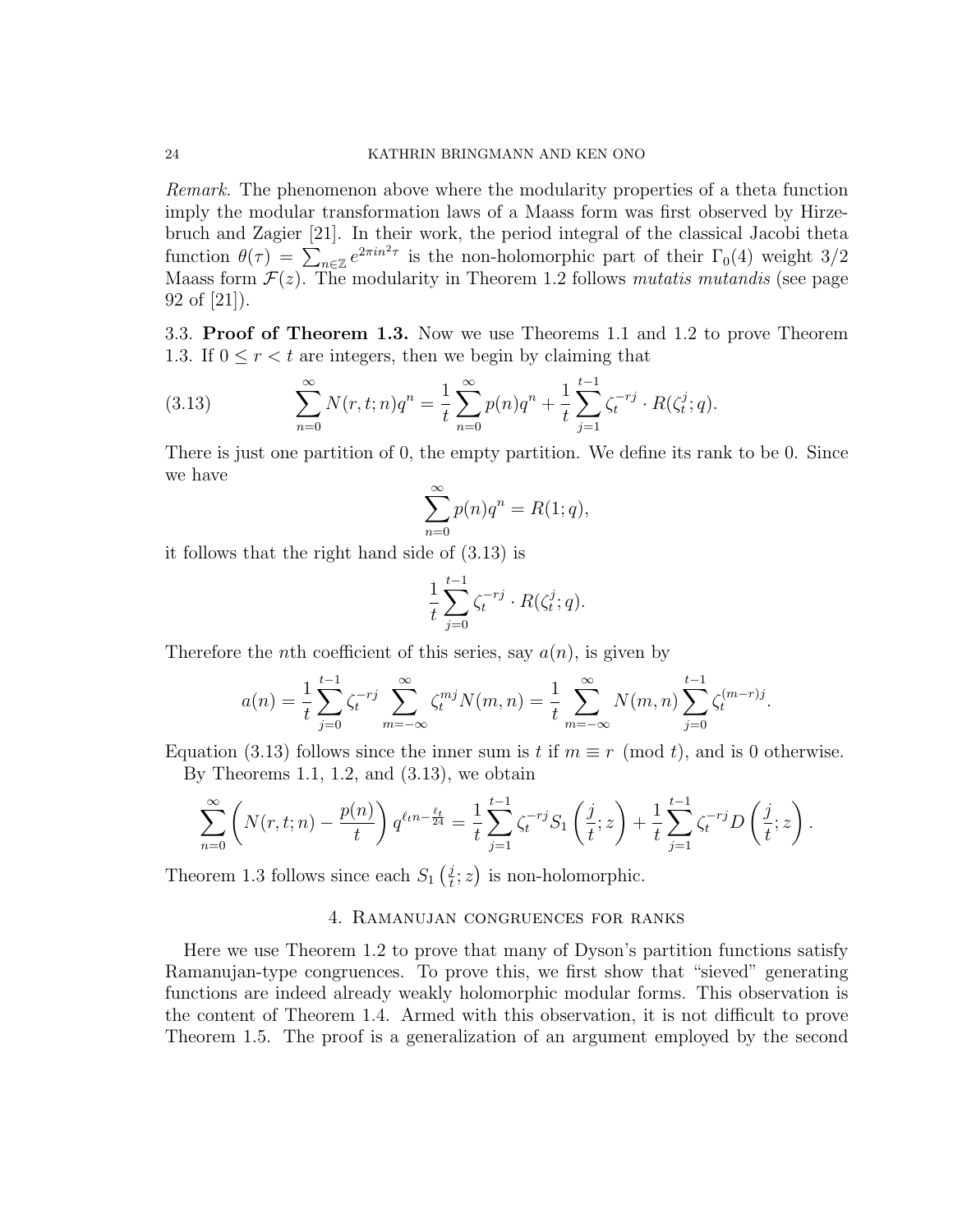author which proved the existence of infinitely many Ramanujan-type congruences for the partition function  $p(n)$  [25].

4.1. Sieved generating functions. To prove Theorem 1.4, we first explicitly calculate the Fourier expansions of the Maass forms  $D\left(\frac{a}{c}\right)$  $(\frac{a}{c}; z)$ . To give these expansions, we require the incomplete Gamma-function

(4.1) 
$$
\Gamma(a; x) := \int_x^{\infty} e^{-t} t^{a-1} dt.
$$

**Proposition 4.1.** For integers  $0 < a < c$ , we have

$$
D\left(\frac{a}{c};z\right) = q^{-\frac{\ell_c}{24}} + \sum_{n=1}^{\infty} \sum_{m=-\infty}^{\infty} N(m,n) \zeta_c^{am} q^{\ell_c n - \frac{\ell_c}{24}}
$$
  
+ 
$$
\frac{i \sin\left(\frac{\pi a}{c}\right) \ell_c^{\frac{1}{2}}}{\sqrt{3}} \sum_{m \pmod{f_c}} (-1)^m \sin\left(\frac{a\pi (6m+1)}{c}\right) \sum_{n \equiv 6m+1 \pmod{6f_c}} \gamma(c,y;n) q^{-\tilde{\ell}_c n^2},
$$

where

$$
\gamma(c, y; n) := \frac{i}{\sqrt{2\pi \tilde{\ell}_c}} \cdot \Gamma\left(\frac{1}{2}; 4\pi \tilde{\ell}_c n^2 y\right).
$$

*Proof.* It suffices to compute the Fourier expansion of the period integral  $S_1$   $(\frac{a}{c})$  $\frac{a}{c}$ ; z). By definition, we find that

$$
-S_1\left(\frac{a}{c};z\right) = \frac{i\sin\left(\frac{\pi a}{c}\right)\ell_c^{\frac{1}{2}}}{\sqrt{3}} \sum_{m \pmod{f_c}} (-1)^m \sin\left(\frac{a\pi (6m+1)}{c}\right)
$$

$$
\times \sum_{n \equiv 6m+1 \pmod{6f_c}} \int_{-\overline{z}}^{i\infty} \frac{ne^{2\pi i n^2 \tilde{\ell}_c \tau}}{\sqrt{-i(\tau+z)}} d\tau.
$$

To complete the proof, one observes that

$$
\int_{-\overline{z}}^{i\infty} \frac{n e^{2\pi i n^2 \tilde{\ell}_c \tau}}{\sqrt{-i(\tau + z)}} d\tau = \gamma(c, y; n) \cdot q^{-\tilde{\ell}_c n^2}.
$$

This integral identity follows by the following changes of variable

$$
\int_{-\overline{z}}^{i\infty} \frac{ne^{2\pi i n^2 \tilde{\ell}_{c} \tau}}{\sqrt{-i(\tau + z)}} d\tau = \int_{2iy}^{i\infty} \frac{ne^{2\pi i n^2 \tilde{\ell}_{c} n^2 (\tau - z)}}{\sqrt{-i\tau}} d\tau
$$
  
=  $i \int_{2y}^{\infty} \frac{ne^{2\pi i n^2 \tilde{\ell}_{c} (iu - z)}}{\sqrt{u}} du = inq^{-\tilde{\ell}_{c} n^2} \int_{2y}^{\infty} \frac{e^{-2\pi n^2 \tilde{\ell}_{c} u}}{\sqrt{u}} du.$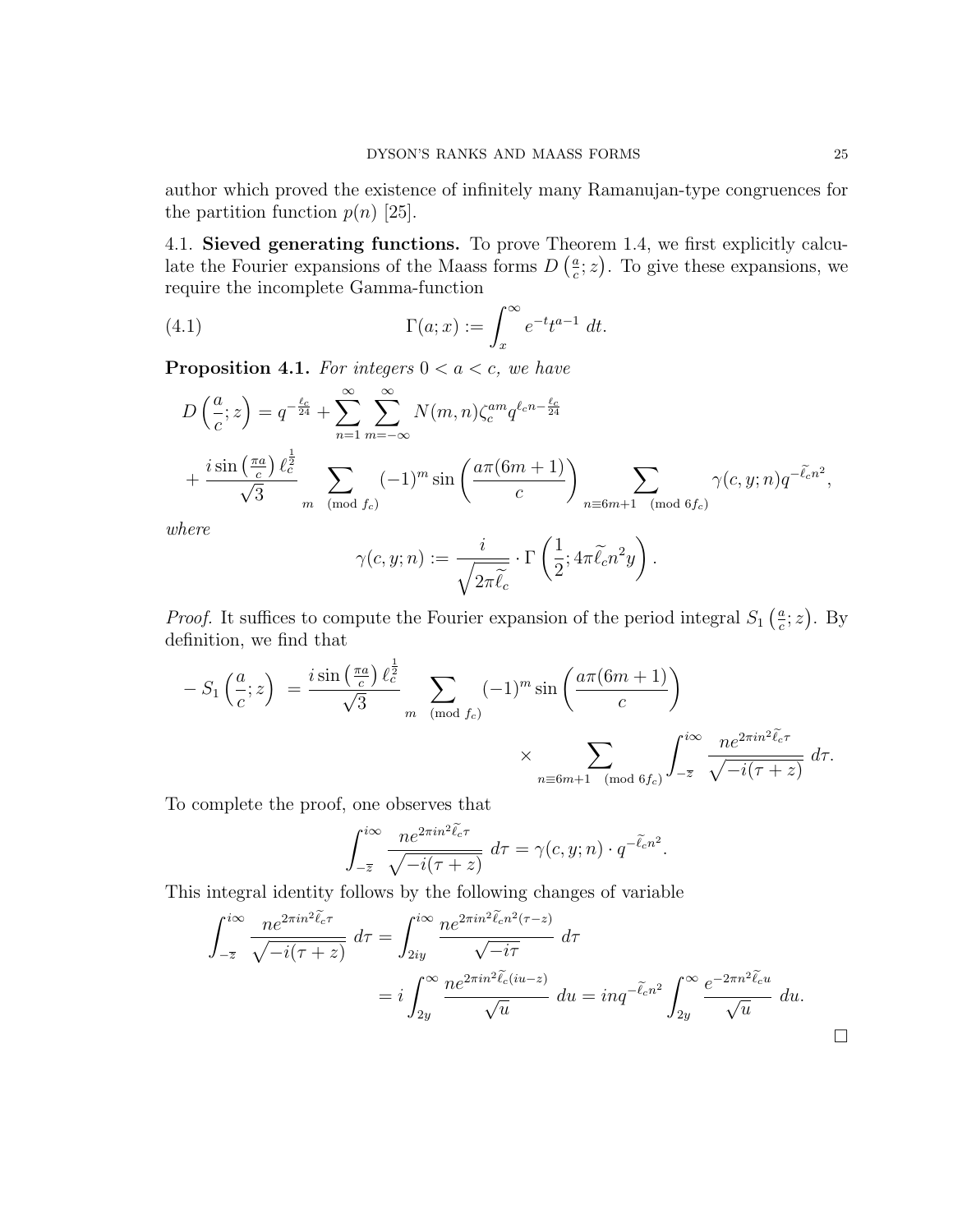*Proof of Theorem 1.4.* If  $f(z)$  is a function on the upper half-plane,  $\lambda \in \frac{1}{2}$  $\frac{1}{2}\mathbb{Z}$ , and  $\begin{pmatrix} a & b \\ c & d \end{pmatrix} \in \text{GL}_2^+(\mathbb{R})$ , then we define the usual slash operator by

(4.2) 
$$
f(z)|_{\lambda} \begin{pmatrix} a & b \ c & d \end{pmatrix} := (ad - bc)^{\frac{\lambda}{2}}(cz + d)^{-\lambda} f\left(\frac{az + b}{cz + d}\right).
$$

Suppose that  $0 < a < c$  are integers, where c is odd. Since  $S_1\left(\frac{a}{c}\right)$  $(\frac{a}{c}; z)$  is the period integral of a cusp form, and since  $R(\zeta_c^a; q)$  has no poles in the upper half of the complex plane (which is easily seen by comparing with (1.3), a function with no poles in the upper half plane), it follows that  $D\left(\frac{a}{c}\right)$  $(\frac{a}{c}; z)$  has no poles on the upper half of the complex plane.

Furthermore, suppose that  $P \nmid 6c$  is prime. For this prime  $P$ , let

$$
g:=\sum_{v=1}^{\mathcal{P}-1}\bigg(\frac{v}{\mathcal{P}}\bigg)e^{\frac{2\pi i v}{\mathcal{P}}}
$$

be the usual Gauss sum with respect to P. Define the function  $D\left(\frac{a}{c}\right)$  $(\frac{a}{c}; z)_p$  by

(4.3) 
$$
D\left(\frac{a}{c};z\right)_{\mathcal{P}} := \frac{g}{\mathcal{P}} \sum_{v=1}^{\mathcal{P}-1} \left(\frac{v}{\mathcal{P}}\right) D\left(\frac{a}{c};z\right) \Big|_{\frac{1}{2}} \left(\frac{1-\frac{v}{\mathcal{P}}}{1}\right).
$$

By construction,  $D\left(\frac{a}{c}\right)$  $\left(\frac{a}{c};z\right)_{\mathcal{P}}$  is the  $\mathcal P$  quadratic twist of  $D\left(\frac{a}{c}\right)$  $(\frac{a}{c}; z)$ . In other words, the *n*th coefficient in the q-expansion of  $D\left(\frac{a}{c}\right)$  $(\frac{a}{c}; z)_p$  is  $(\frac{n}{p})$  $\frac{n}{\mathcal{P}}$  times the *n*th coefficient of  $D\left(\frac{a}{c}\right)$  $\frac{a}{c};z$ ). That this holds for the non-holomorphic part follows from the fact that the factors  $\gamma(c, y; n)$  appearing in Proposition 4.1 are fixed by the transformations in (4.3).

Generalizing the classical argument on twists of modular forms in the obvious way (for example, see Proposition 17 of [22]),  $D\left(\frac{a}{c}\right)$  $\left(\frac{a}{c};z\right)_P$  is a weak Maass form of weight  $1/2$ on  $\Gamma_1(144f_c^2\ell_c\mathcal{P}^2)$ . By Proposition 4.1, it follows that

(4.4) 
$$
D\left(\frac{a}{c};z\right) - \left(\frac{-\tilde{\ell}_c}{\mathcal{P}}\right)D\left(\frac{a}{c};z\right)_{\mathcal{P}}
$$

is a weak Maass form of weight  $1/2$  on  $\Gamma_1(144f_c^2\ell_c\mathcal{P}^2)$  with the property that its nonholomorphic part is supported on summands of the form  $\ast q^{-\tilde{\ell}_{c}P^{2}n^{2}}$ . These terms are annihilated by taking the  $P$ -quadratic twist of this Maass form. Consequently, by the discussion above, we obtain a weakly holomorphic modular form of weight 1/2 on  $\Gamma_1(144f_c^2\ell_c\mathcal{P}^4)$ . Thanks to (4.4), the conclusion of Theorem 1.4 follows easily by arguing as in the proof of Theorem 1.3.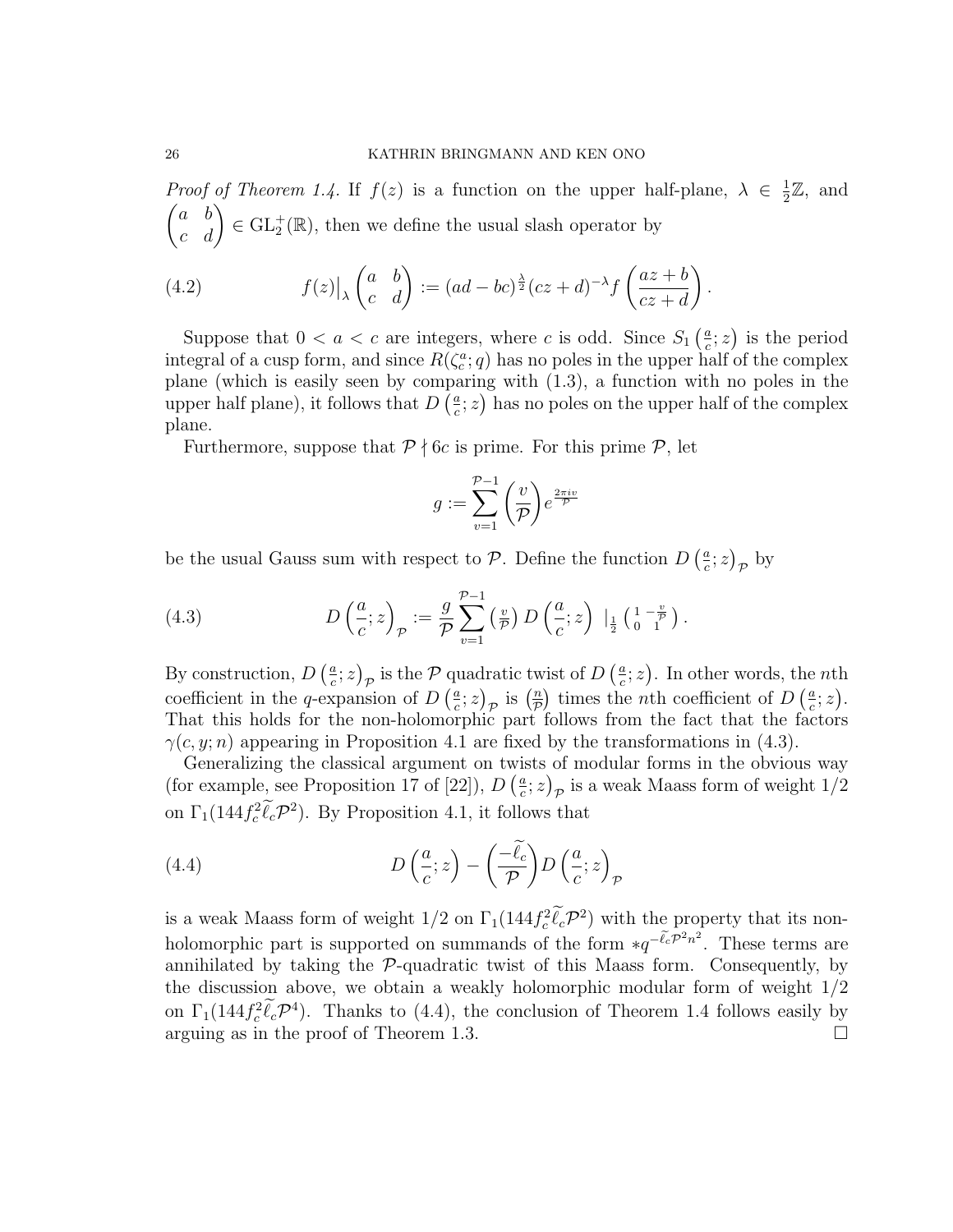4.2. Ramanujan-type Congruences. Here we use Theorem 1.4 and facts about eigenvalues of Hecke operators to prove Theorem 1.5. Basically, the result follows from the general phenomenon that coefficients of weakly holomorphic modular forms satisfy Ramanujan-type congruences. This phenomenon was first observed by the second author in his first work on Ramanujan congruences for  $p(n)$  [25]. Subsequent generalizations of this argument appear in  $[1, 2, 24, 31]$ . Since this strategy is now quite well known, for brevity we only offer sketches of proofs.

To prove Theorem 1.5, we shall employ a recent general result of Treneer [31], which generalizes earlier works by Ahlgren and the second author on weakly holomorphic modular forms. In short, Theorem 1.4, combined with her result, reduces the proof of Theorem 1.5 to the fact that any finite number of half-integral weight cusp forms with integer coefficients are annihilated modulo a fixed prime power by a positive proportion of half-integral weight Hecke operators.

The following theorem is easily obtained by generalizing the proof of Theorem 2.2 of [26].

**Theorem 4.2.** Suppose that  $f_1(z), f_2(z), \ldots, f_s(z)$  are half-integral weight cusp forms where

$$
f_i(z) \in S_{\lambda_i + \frac{1}{2}}(\Gamma_1(4N_i)) \cap \mathcal{O}_K[[q]],
$$

and where  $\mathcal{O}_K$  is the ring of integers of a fixed number field K. If Q is prime and  $j \geq 1$ is an integer, then the set of primes L for which

$$
f_i(z) | T_{\lambda_i}(L^2) \equiv 0 \pmod{Q^j},
$$

for each  $1 \leq i \leq s$ , has positive Frobenius density. Here  $T_{\lambda_i}(L^2)$  denotes the usual  $L^2$ index Hecke operator of weight  $\lambda_i + \frac{1}{2}$  $\frac{1}{2}$ .

Sketch of the Proof. By the commutativity of the Hecke operators of integer and halfintegral weight under the Shimura correspondence [30], it suffices to show that a positive proportion of primes L have the property that

$$
Sh(f_i) | T_{2\lambda_i}(L) \equiv 0 \pmod{Q^j},
$$

for each  $1 \leq i \leq s$ . Here  $Sh(f_i)$  denotes the image of  $f_i(z)$  under the Shimura correspondence, and  $T_{2\lambda_i}(L)$  denotes the usual Lth weight  $2\lambda_i$  Hecke operator. Theorem 2.2 of  $[26]$  ensures that the set of such primes L has positive Frobenius density provided that a single such prime  $L \nmid \text{lcm}(4, Q, N_1, \ldots, N_s)$  exists. That such primes L exist is essentially a classical observation of Serre (for example, see §6 of [29]).

Two remarks.

1) The primes  $L$  in Theorem 4.2 may be chosen to lie in the arithmetic progression  $L \equiv -1 \pmod{\text{lcm}(4, Q, N_1, \ldots, N_s)}$ .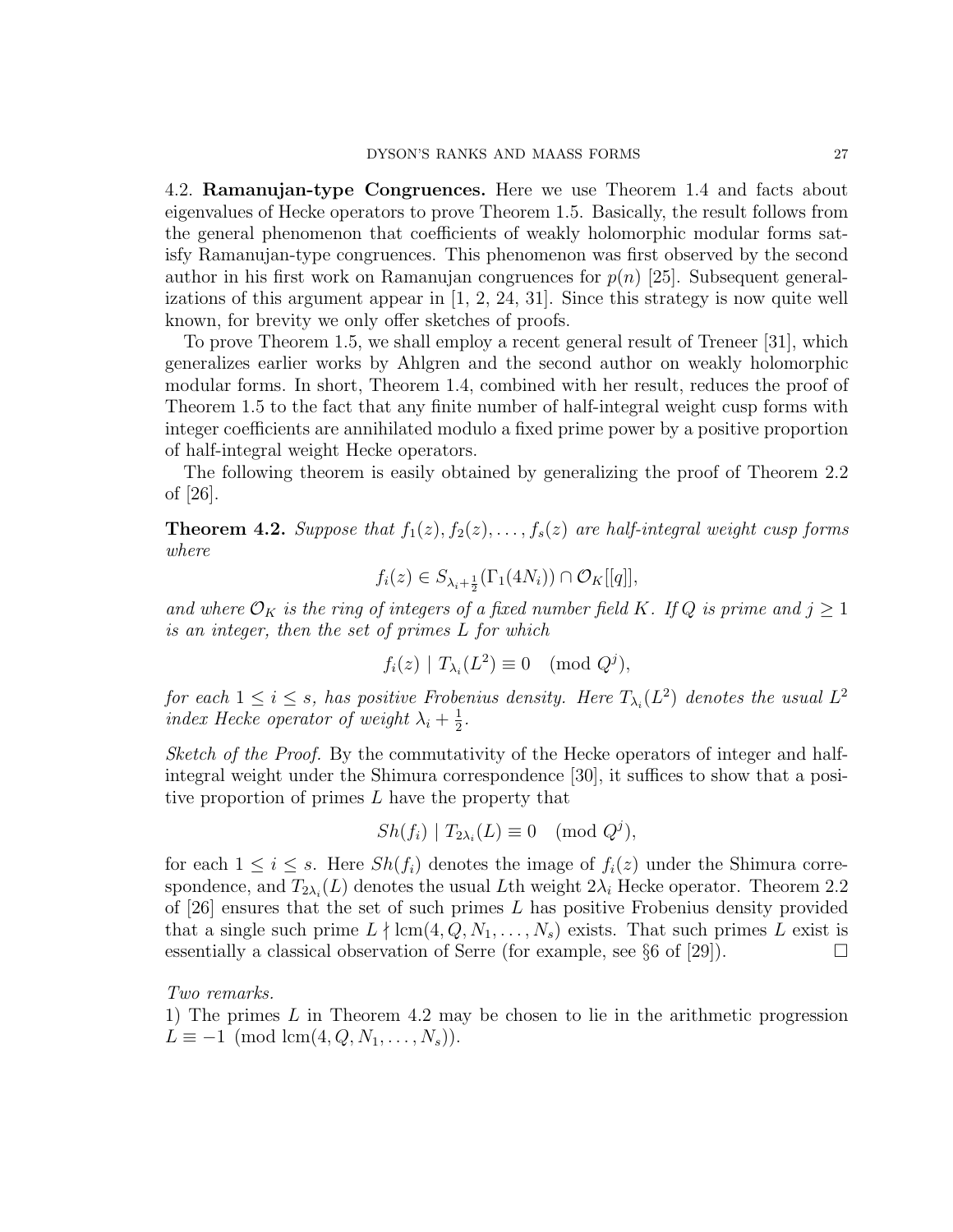#### 28 KATHRIN BRINGMANN AND KEN ONO

2) Strictly speaking, Serre only states his observations for integer weight modular forms on a congruence subgroup  $\Gamma_0(N)$  with fixed Nebentypus and fixed weight. To verify the claim, one examines the Q-adic Galois representation

$$
\rho := \oplus_f \rho_f,
$$

where the indices f walk over all the weight  $2\lambda_i$  newforms with Nebentypus whose levels divide  $4N_i$ . By the Chebotarev Density Theorem, the claim follows since the number of such f is finite, and the fact that each  $\rho_f$  is odd and has the property that their corresponding traces of Frobenius elements Q-adically interpolate the Hecke eigenvalues of  $f$ .

Sketch of the Proof of Theorem 1.5. Suppose that  $P \nmid 6tQ$  is prime. By Theorem 1.4, for every  $0 \leq r < t$ 

$$
(4.5) \ \ F(r,t,\mathcal{P};z) = \sum_{n=1}^{\infty} a(r,t,\mathcal{P};n) q^n := \sum_{\left(\frac{24\ell_t n - \ell_t}{\mathcal{P}}\right) = -\left(\frac{-24\tilde{\ell}_t}{\mathcal{P}}\right)} \left( N(r,t;n) - \frac{p(n)}{t} \right) q^{\ell_t n - \frac{\ell_t}{24}}
$$

is a weakly holomorphic modular form of weight  $1/2$  on  $\Gamma_1(144f_t^2\ell_t\mathcal{P}^4)$ . Furthermore, by the work of Ahlgren and the second author [2], it is known that

(4.6) 
$$
P(t, \mathcal{P}; z) = \sum_{n=1}^{\infty} p(t, \mathcal{P}; n) q^n := \sum_{\left(\frac{24\ell_t n - \ell_t}{\mathcal{P}}\right) = -\left(\frac{-24\tilde{\ell}_t}{\mathcal{P}}\right)} p(n) q^{\ell_t n - \frac{\ell_t}{24}}
$$

is a weakly holomorphic modular form of weight  $-1/2$  on  $\Gamma_1(576\ell_t\mathcal{P}^4)$ . In particular, observe that all of these forms are modular with respect to  $\Gamma_1(576 f_t^2 \ell_t \mathcal{P}^4)$ .

Now since  $Q \nmid 576f_t^2 \widetilde{\ell}_t \mathcal{P}^4$ , a recent result of Treneer (see Theorem 3.1 of [31]), generalizing earlier observations of Ahlgren and Ono [2, 3, 25], implies that there is a sufficiently large integer  $m$  for which

$$
\sum_{Q \nmid n} a(r, t, \mathcal{P}; Q^m n) q^n,
$$

for all  $0 \leq r < t$ , and

$$
\sum_{Q\nmid n} p(t, \mathcal{P}; Q^m n) q^n
$$

are all congruent modulo  $Q<sup>j</sup>$  to forms in the graded ring of half-integral weight cusp forms with algebraic integer coefficients on  $\Gamma_1(576f_t^2\ell_t\mathcal{P}^4Q^2)$ .

Theorem 4.2 applies to these  $t+1$  forms, and it guarantees that a positive proportion of primes L have the property that these  $t + 1$  half-integral weight cusp forms modulo  $Q<sup>j</sup>$  are annihilated by the index  $L<sup>2</sup>$  half-integral weight Hecke operators. Theorem 1.5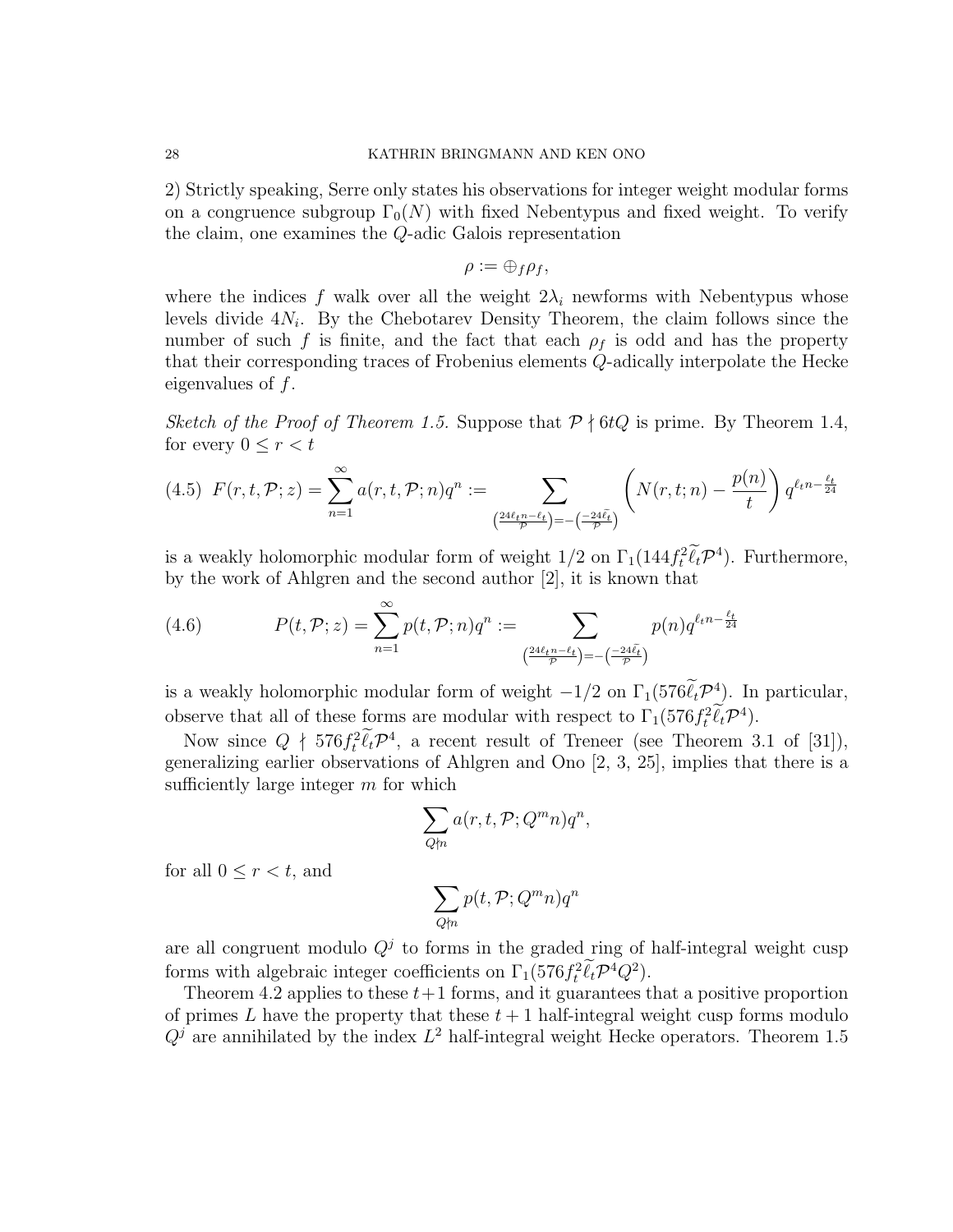now follows *mutatis mutandis* as in the proof of Theorem 1 of [25] (see the top of page  $301$  of [25]).

*Remark.* Treneer states her result for weakly holomorphic modular forms on  $\Gamma_0(4N)$ with Nebentypus. We are using a straightforward extension of her result to  $\Gamma_1(4N)$ which is obtained by decomposing such forms into linear combinations of forms with Nebentypus. It is not difficult to produce such decompositions involving algebraic linear combinations of modular forms whose Fourier coefficients are algebraic integers (which is important when proving congruences). For example, one can multiply each such form by a suitable odd power of  $\eta(24z) \in S_{\frac{1}{2}}(\Gamma_0(576), \frac{12}{100})$  $\left(\frac{2}{x}\right)$  to obtain an integer weight cusp form with integer coefficients. One may rewrite such forms as an algebraic linear combination of cusp forms with algebraic integer coefficients using the theory of newforms with Nebentypus. Then divide each resulting summand by the original odd power of  $\eta(24z)$ , which is non-vanishing on H, to obtain the desired decomposition into weakly holormophic forms with Nebentypus.

#### **REFERENCES**

- [1] S. Ahlgren, Distribution of the partition function modulo composite integers M, Math. Annalen, 318 (2000), pages 795-803.
- [2] S. Ahlgren and K. Ono, Congruence properties for the partition function, Proc. Natl. Acad. Sci., USA 98, No. 23 (2001), pages 12882-12884.
- [3] S. Ahlgren and K. Ono, Arithmetic of singular moduli and class polynomials, Compositio Math. 141 (2005), pages 293-312.
- [4] G. E. Andrews, The theory of partitions, Cambridge Univ. Press, Cambridge, 1998.
- [5] G. E. Andrews, On the theorems of Watson and Dragonette for Ramanujan's mock theta functions, Amer. J. Math. 88 No. 2 (1966), pages 454-490.
- [6] G. E. Andrews, Mock theta functions, Theta functions Bowdoin 1987, Part 2 (Brunswick, ME., 1987), pages 283-297, Proc. Sympos. Pure Math. 49, Part 2, Amer. Math. Soc., Providence, RI., 1989.
- [7] G. E. Andrews, Partitions with short sequences and mock theta functions, Proc. Natl. Acad. Sci. USA, 102 No. 13 (2005), pages 4666-4671.
- [8] G. E. Andrews, F. Dyson, and D. Hickerson, Partitions and indefinite quadratic forms, Invent. Math. 91 No. 3 (1988), pages 391-407.
- [9] G. E. Andrews and F. Garvan, Dyson's crank of a partition, Bull. Amer. Math. Soc. (N. S.) 18 No. 2 (1988), pages 167-171.
- [10] A. O. L. Atkin and H. P. F. Swinnerton-Dyer, Some properties of partitions, Proc. London Math. Soc. 66 No. 4 (1954), pages 84-106.
- [11] K. Bringmann and K. Ono, The  $f(q)$  mock theta function conjecture and partition ranks, submitted for publication.
- [12] Y.-S. Choi, Tenth order mock theta functions in Ramanujan's lost notebook, Invent. Math. 136 No. 3 (1999), pages 497-569.
- [13] H. Cohen, *q-identities for Maass waveforms*, Invent. Math. **91** No. 3 (1988), pages 409-422.
- [14] L. Dragonette, Some asymptotic formulae for the mock theta series of Ramanujan, Trans. Amer. Math. Soc. 72 No. 3 (1952), pages 474-500.